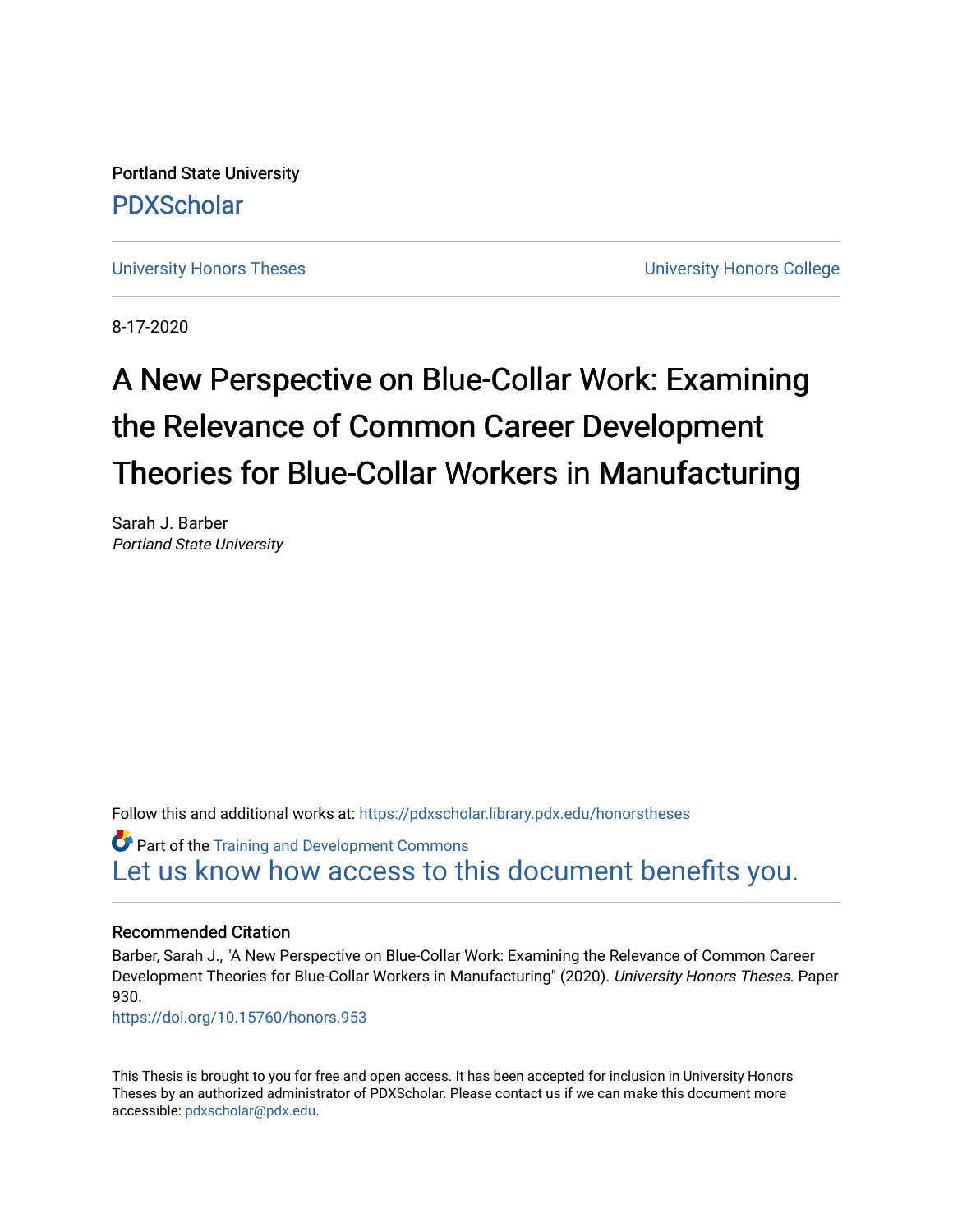# **A New Perspective on Blue-Collar Work: Examining the Relevance of Common Career Development Theories for Blue-Collar Workers in Manufacturing**

by Sarah Barber

An undergraduate honors thesis submitted in partial fulfillment of the requirements for the degree of Bachelor of Science in University Honors and Business Administration: Human Resource Management & Management and Leadership

> Thesis Adviser David Cadiz, Ph.D.

Portland State University 2020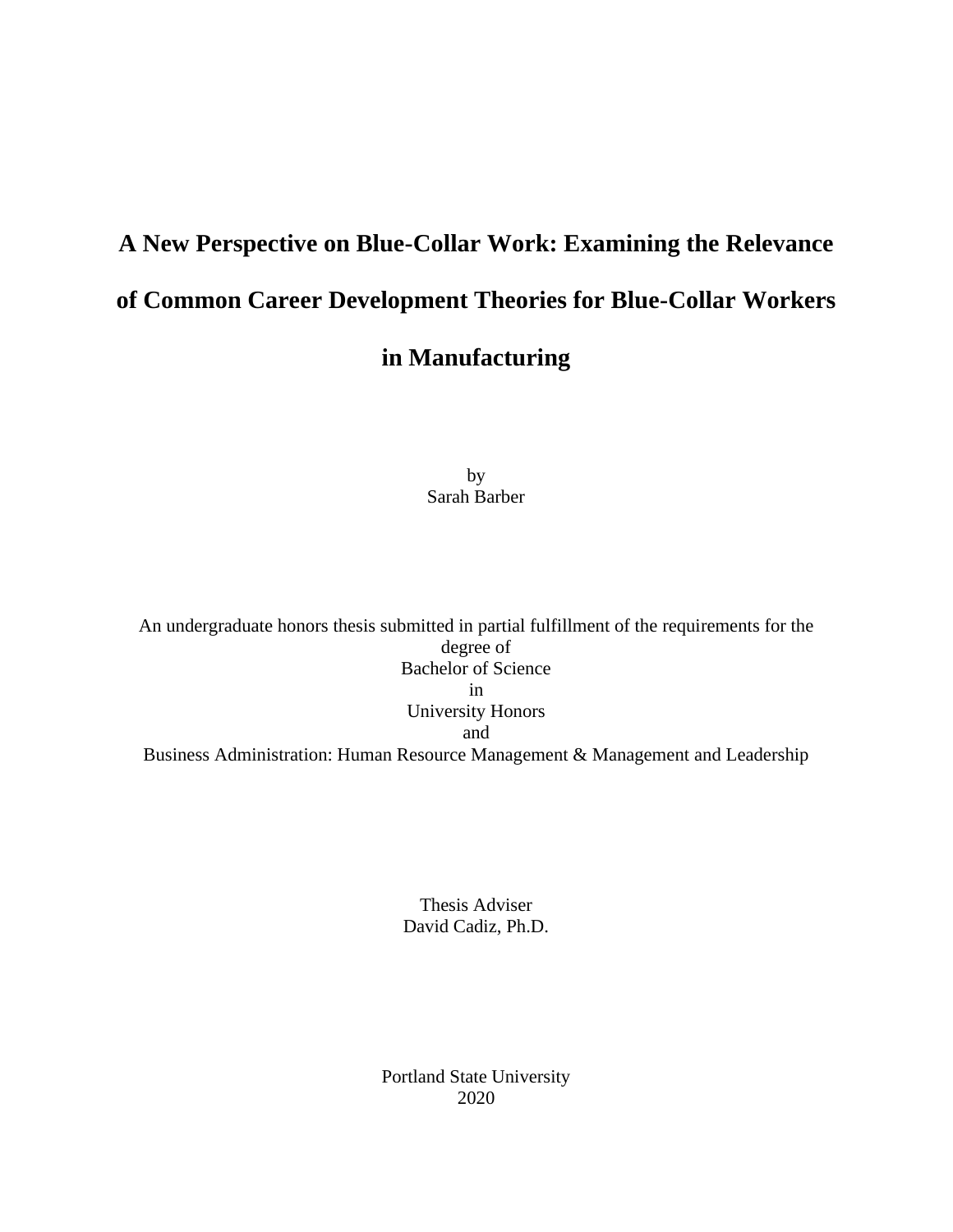# **Research Question:**

How effective are the four career development theories in reflecting the reality of career development for blue collar workers in the US manufacturing industry?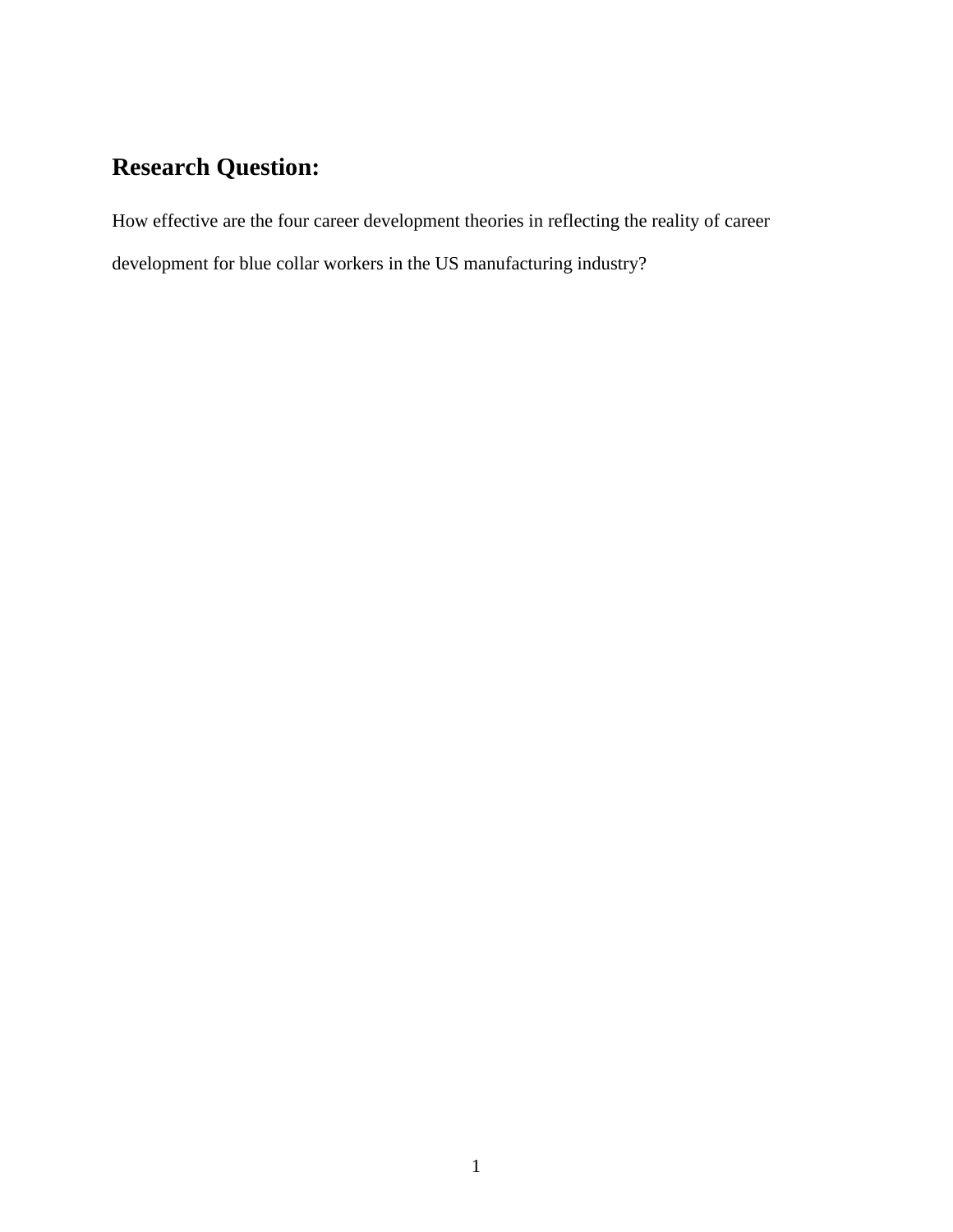### **Introduction:**

Blue-collar work is integral to the United States. "Between 2018 and 2028, there could be as many as 2.4 million unfilled manufacturing jobs. That labor shortage would have an estimated \$2.5 trillion negative economic impact in the U.S" (Wilkie, 2019). Now is a more important time than ever to investigate better career development practices for blue collar workers to help address this gap. *Blue-collar workers* are defined as a, "working-class person who performs manual labor" (Adams, 2006). However, the term blue-collar is an umbrella term for hundreds of industries that make up the backbone of U.S. production. This study sought to investigate whether blue-collar workers in the manufacturing industry are being given sufficient career development opportunities based on the application of four career development theories.

Through researching existing literature, it was found that blue-collar career development is hardly studied. The limited studies that were found were either dated or not conducted in the United States, which may limit their generalizability to the U.S. blue-collar career development experience. To truly get a sense of blue-collar worker's careers, five interviews were conducted with current or past blue-collar workers in the manufacturing industry. The interview questions were based on four different career development theories: Holland's theory of vocational types, social cognitive career theory (SCCT), Super's developmental self-concept theory, and crystallization of vocational self-concept. In turn, the interviews were transcribed and evaluated for themes relevant to the career development theories. In developing themes based on the interviews, the goal was to understand how to offer career development opportunities for bluecollar workers in the manufacturing industry.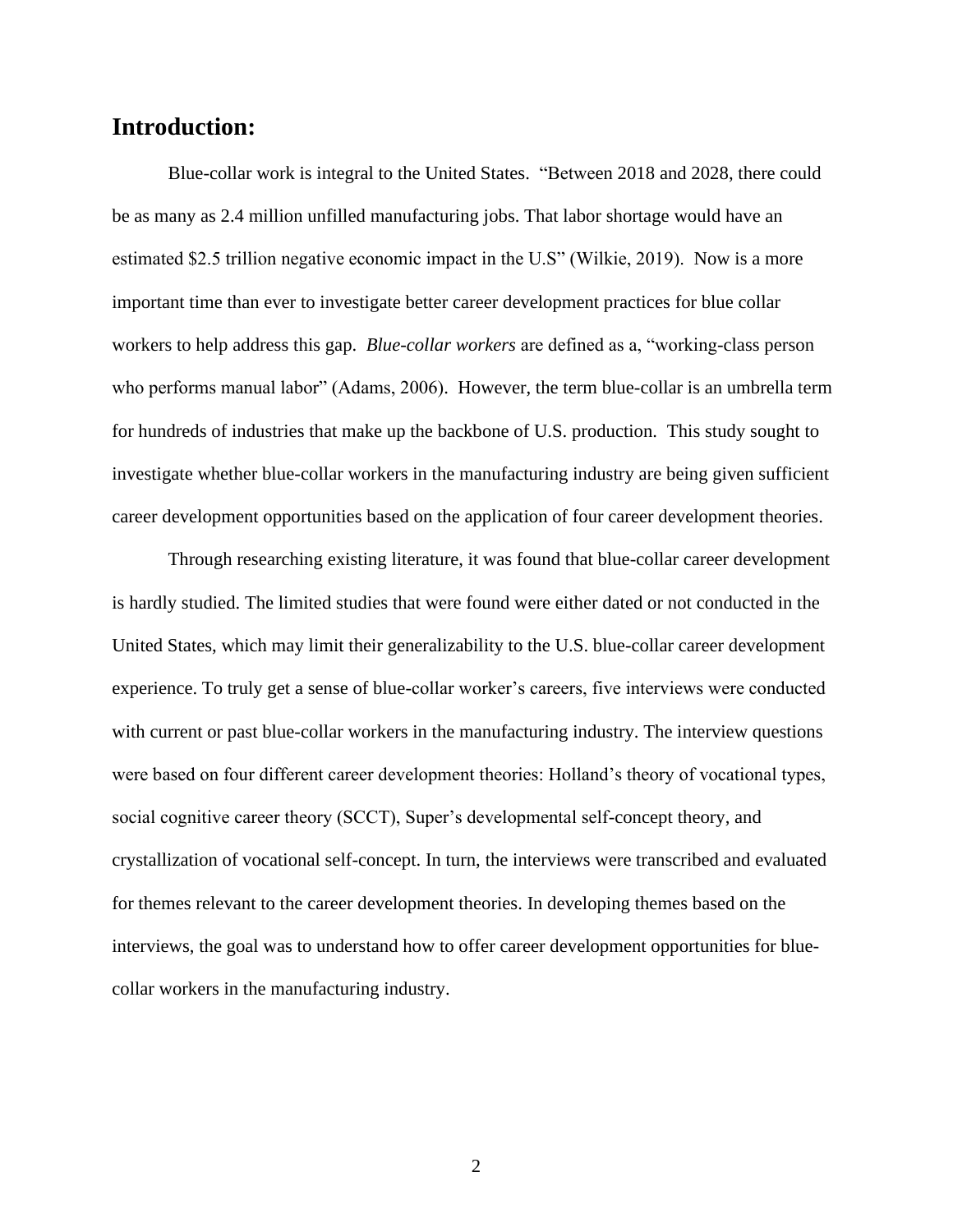## **Background:**

Investigating blue-collar career development experiences is important given the lack of literature focused on this topic. From my research, I have found that my direct discourse community is reasonably scarce, consisting of a few psychologists and HR managers. Primarily, the study of career development focuses on white-collar work, typically with college-educated participants. This may be blue-collar workers are not concerned about a 'career' and only wish to have a job that provides a means for themselves and their families. However, the validity of these assumptions have not been tested through research.

Based on previous research, blue-collar workers want to develop, but it may not be the same way researchers view traditional career development. One integral article discusses the definition of the career success of blue-collar workers in France. Hennequin (2007) found that it can be broken into three primary categories: material, psychological, and social. Typically, it is assumed in careers that upward mobility is the goal. This study found that due to lack of upward mobility in most blue-collar jobs, the blue-collar workers interviewed chose to focus on psychological factors such as, "task enrichment, continuous training, and status recognition," rather than upward mobility (Hennequin, 2007 p.577). This demonstrates that career development is still vital to blue-collar workers. Hennequin argues the focus should be on training for new tasks and increasing the scope of their position rather than getting a new job within the organization.

Another article that exemplifies the differences in blue and white-collar career development, presents findings on the significance of occupational narratives for miners in Michigan (Lucas, 2004). Occupational descriptions have to do with blue-collar workers finding meaning and success by creating and telling stories that help form a community. They found that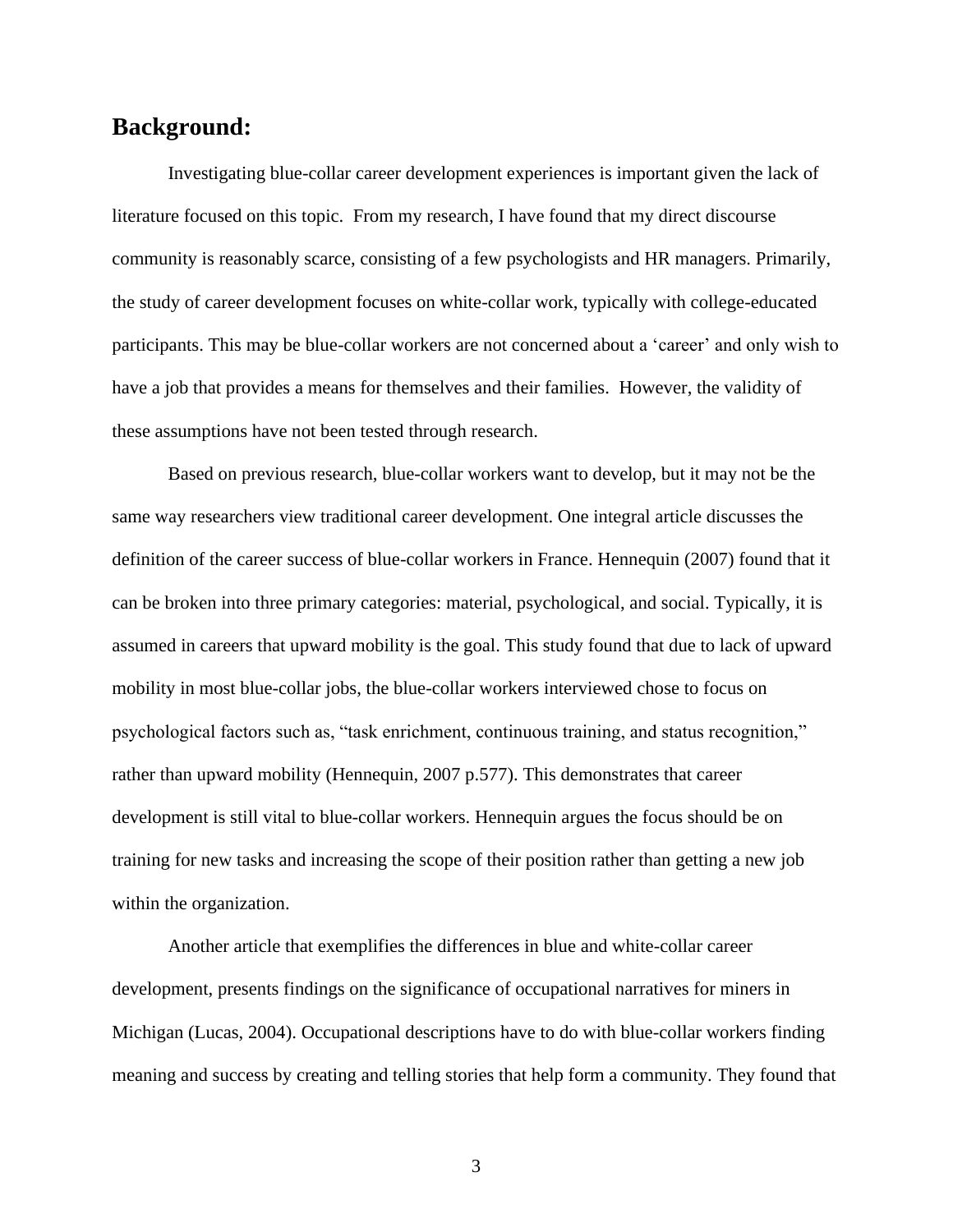a miner community in Michigan adopted a Finnish term for "inner determination" called *sisu* to help create dignity and pride in their work. Through the concept of sisu, they were able to develop their success milestones despite not following the traditional trajectory of success for white-collar work. This was demonstrated when some miners told interviewers that they passed up supervisor roles. These workers who over time gained the respect of their peers by providing sound advice and demonstrating selfless leadership were offered positions as supervisors but turned down the promotions because they saw it as abandoning their friends and co-workers, moving from a more productive position to a less productive one.

One article that discusses blue and white-collar workers examine the difference in job conceptualization between the two groups (Hu, 2010). Hu found that blue- and white-collar workers perceive individual job facets differently. Blue-collar workers believed that work was more routine and monotonous, whereas white-collar workers viewed their job as less systematic. However, when talking about co-workers, they found that blue-collar workers have a much more collaborative approach to work and a better sense of community than white-collar work. This could potentially explain one of the reasons why blue-collar workers do not have a desire to have upward mobility in their careers. Cooperative relationships with co-workers is more desirable than competitive relationships, and the community is more important than the position and title of the job.

From the previous studies on blue-collar workers, career development in the blue-collar field is prevalent. However, it does not present itself in the same way as white-collar career development. Therefore, to investigate how conceptually different blue-collar career development may be, this study examines development based on four career development theories that have been primarily used by white-collar workers.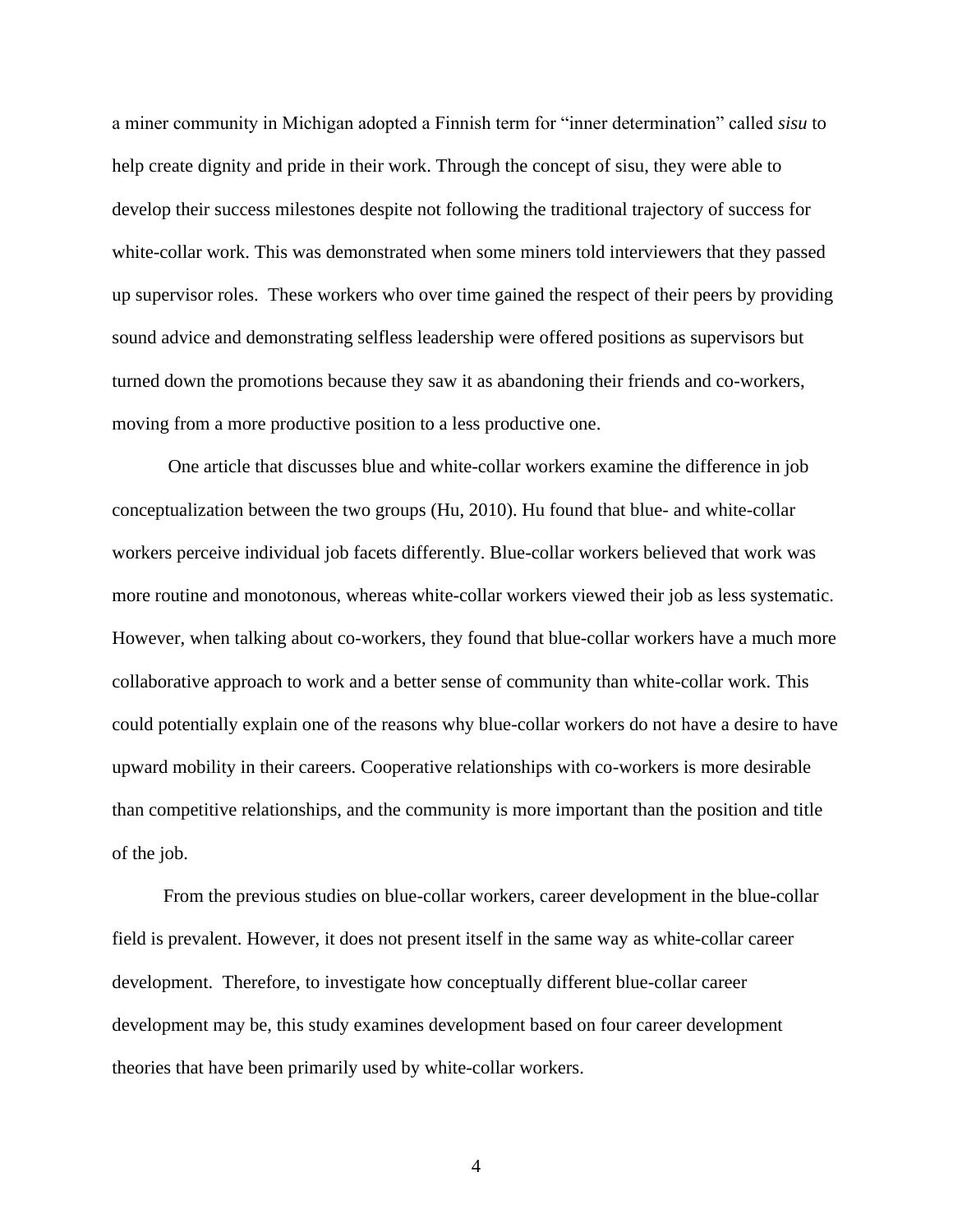#### **Career Development Theories:**

Career development theories are the building blocks to understanding how employees would like to advance over the years and motivate them to produce quality work. These theories include Holland's theory of vocational types, social cognitive career theory, Super's developmental self-concept theory, and crystallization of vocational self-concept. Below, I will go into some detail of each career development theory, however, please refer to Appendix A (p.24) for a more in-depth summary.

Holland's vocational types theory breaks down people into six types: realistic, investigative, artistic, social, enterprising, and conventional. The realistic type is characterized by their mechanical and physical abilities. The artistic type is for people who are creative and do well in unconventional circumstances. The social type prefers working with people by either teaching, informing, or helping them. As for the enterprising type, they typically influence, or persuade people. Lastly, the conventional type refers to people who prefer structure and working with data. The premise of this theory is to align your work environment with your vocational type. This creates congruence in one's work as the environment values behavior they are likely to portray. This is an intriguing theory for blue-collar work because it provides the assumption that most blue-collar work falls under the category of "realistic." How could this potentially help blue collar workers? This could help to determine people who may have multiple types and may want to eventually transition in the company into supervisor roles rather than staying in the realistic model. And for the people who would like to stay in the realistic type for the length of their career, the career development interventions can be personalized to that career type.

Social cognitive career theory (SCCT) operates with the assumption that personal goals, self-efficacy, and outcome expectations all influence each other. To understand SCCT, it is crucial to understand the framework that it was built upon. The researchers behind SCCT, Robert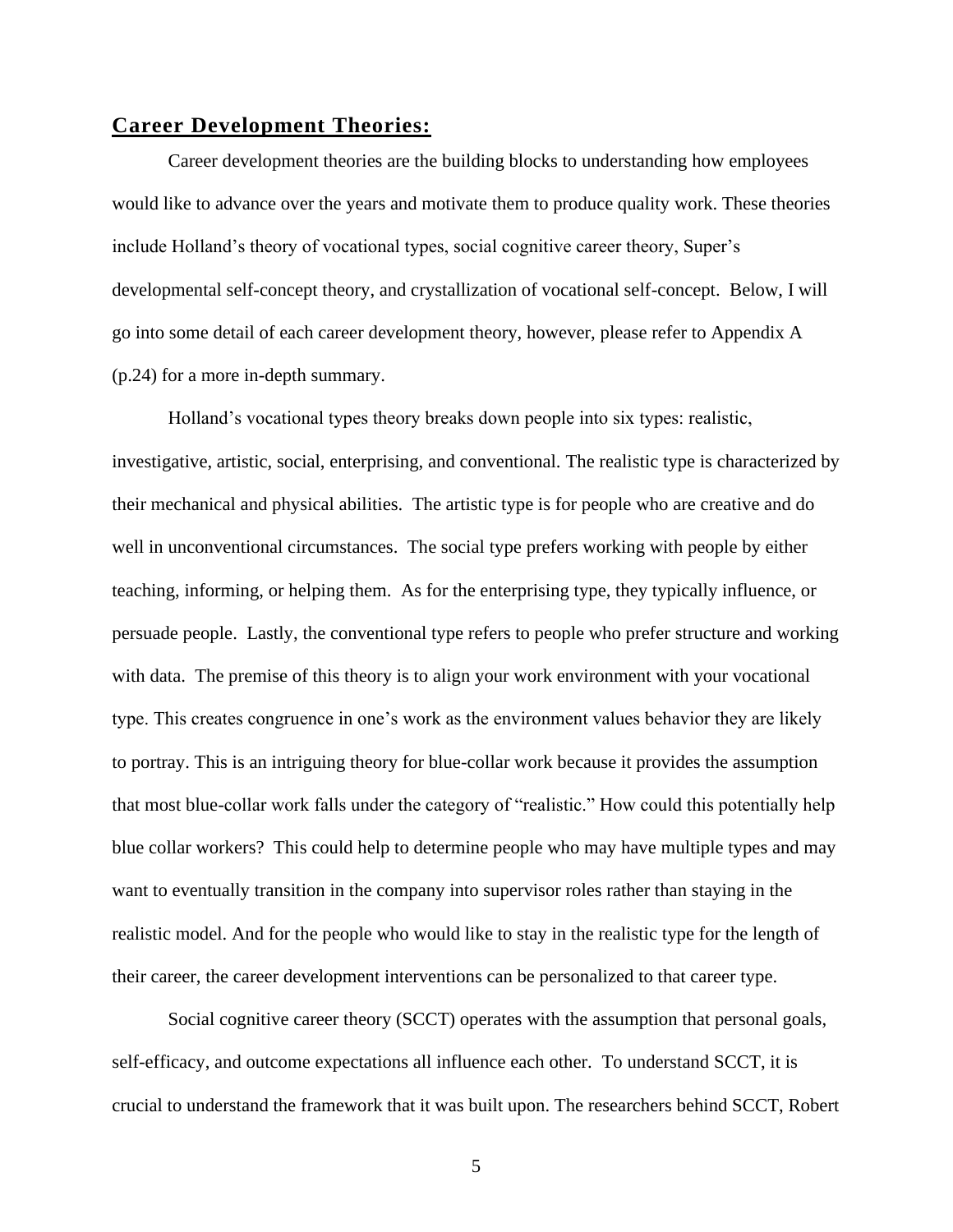Lent and colleagues (1996) took inspiration from Bandura's social cognitive theory and expanded it specifically for careers.

Essentially, Bandura argues that personal thoughts, feelings, and biology impact the environment and behavior (Bandura, 2000, Appendix B on p.25). An example of this is if a worker struggles with a new task, they may begin to show behavioral changes. They may get frustrated, they may not be able to focus, and most importantly, they may not try if they feel like they will not be successful. This also helps to define another term significant to both theories: self-efficacy.

Self-efficacy is the belief that a person feels they can successfully complete the task at hand. If they have high self-efficacy, they will be able to grow and learn easier than if their selfefficacy is low. Another aspect of Bandura's theory is behavior modeling. He discovered through his research that rather than trial and error, people generally attempt to watch others who know the task to learn how to do it themselves. This is called behavior modeling. With the background of Bandura, SCCT seeks to explain,

1. "How basic academic and career interests develop.

2. How educational and career choices are made.

3. How academic and career success is obtained" (Psychology iResearchNet, 2020).

The three variables that are considered to influence each other are self-efficacy beliefs, outcome expectations, and personal goals.

Super's developmental self-concept theory has three aspects: self-concept, life span, and life space. The self- concept is a mixture of how we view ourselves and how others view us. Life span refers to breaking development into stages based loosely on age; they include growth, exploration, establishment, maintenance, and decline. Finally, life space refers to the breadth of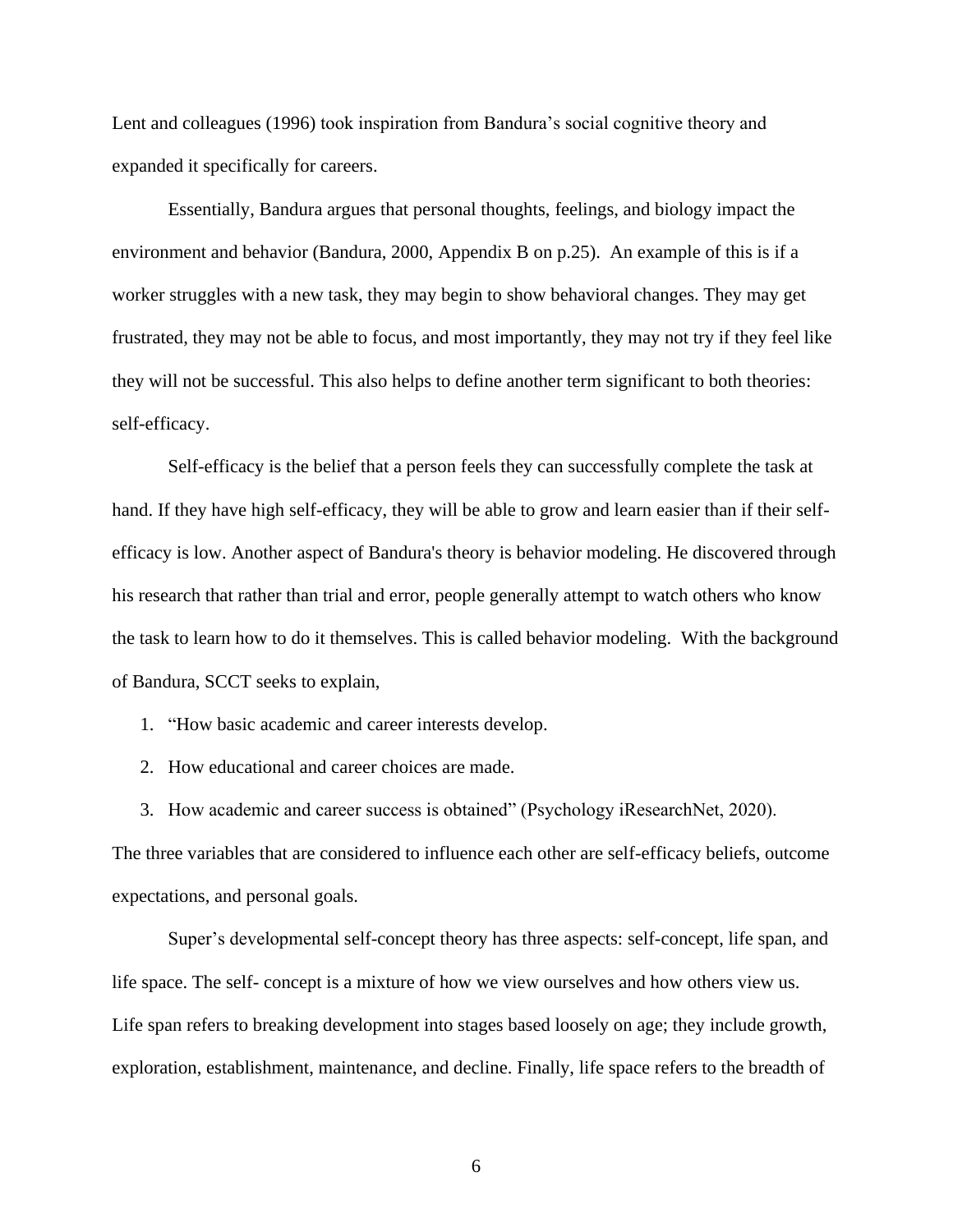someone's career. People have many different titles, even beyond their job positions, and that is what the life space is examining. For example, someone could be a mother, a basketball coach, and a lawyer. Therefore, it's essential to consider all roles a person has in their life because that will influence career development. This theory was innovative for its time. It recognizes the fact that people value different things at various stages of life and understands responsibilities that a person may have beyond their career.

A primary assumption of this theory that may be particularly relevant is that values and the desire for career development are going to vary throughout a person's career. For example, some blue-collar workers may decide to take a supervisor role to make more money, not because it is more fulfilling to them.

Finally, the crystallization of vocational self-concept states that vocational self-concept is based on four criteria: personality, interests, values, and abilities. Like Super's developmental self-concept theory, this theory states that as people grow older, they will begin to clarify and "crystallize" their place in the workforce. However, this theory differs from Super's due to the cyclical nature of crystallization of vocational self-concept. Tthe person may go through phases in which they have a clear professional concept; then, a life event triggers a change in personality, interest, values, and abilities that clouds the previously clear vocational perception. Going back to the example of a blue-collar worker taking on a supervisory role for more money, maybe an event such as having a child triggered a change in values since having a child typically encourages people to focus on finances. Overall, through this literature review, I discovered that blue-collar career development is mostly been ignored by the academic community despite encompassing a large part of the U.S. job market.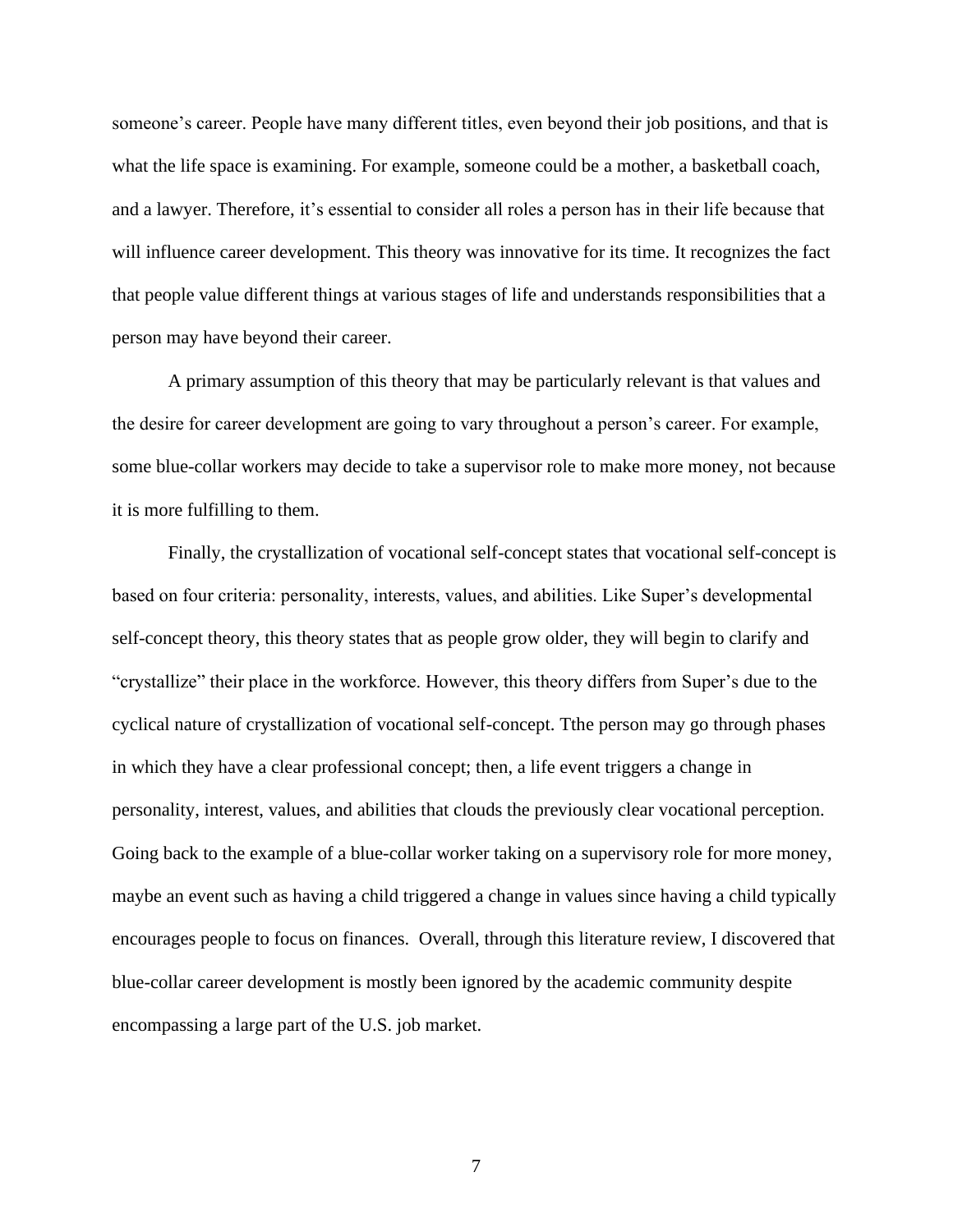### **Methods:**

#### *Participants:*

The participants of this study were interviewed either in-person or over the phone due to the constraints of COVID-19. All five participants worked/ are currently working in manufacturing. Two of the participants are from Oregon, and the other three are from Colorado. The two Oregon participants worked at a paper mill for years together. The three Colorado participants worked at the same manufacturing company that produced machine parts for industrial engines. The machine company had a two-year academy that all three participants went through in which they got to attend classes for half the day to get an associate degree, and the other half of the day, they would train in all the different departments within the shop.

#### **Procedure:**

Each interview began with the signing of informed consent unless it was over the phone. In those cases, participants emailed their signed informed consent and were asked to verbally consent during the phone interview. The interviewer read from a standardized script introducing the research and explained what the interview consists of. Next, the participant took part in an activity where they were asked to map out their jobs on a career lifeline (Appendix C, p. 26). This was done to help participants begin thinking about their past jobs and hopefully allow them to highlight the significant points of their careers easier.

After the career lifeline activity, participants were asked questions on their first job, their most recent job, and their most significant job. For each role they were asked questions on: the duties and skills required for the position, what drew them to the position, how long they worked there, why they left, if they felt confident in the position, and if this position developed their career in any way (for a more detailed description of the questions that were asked, see Appendix D on p. 27).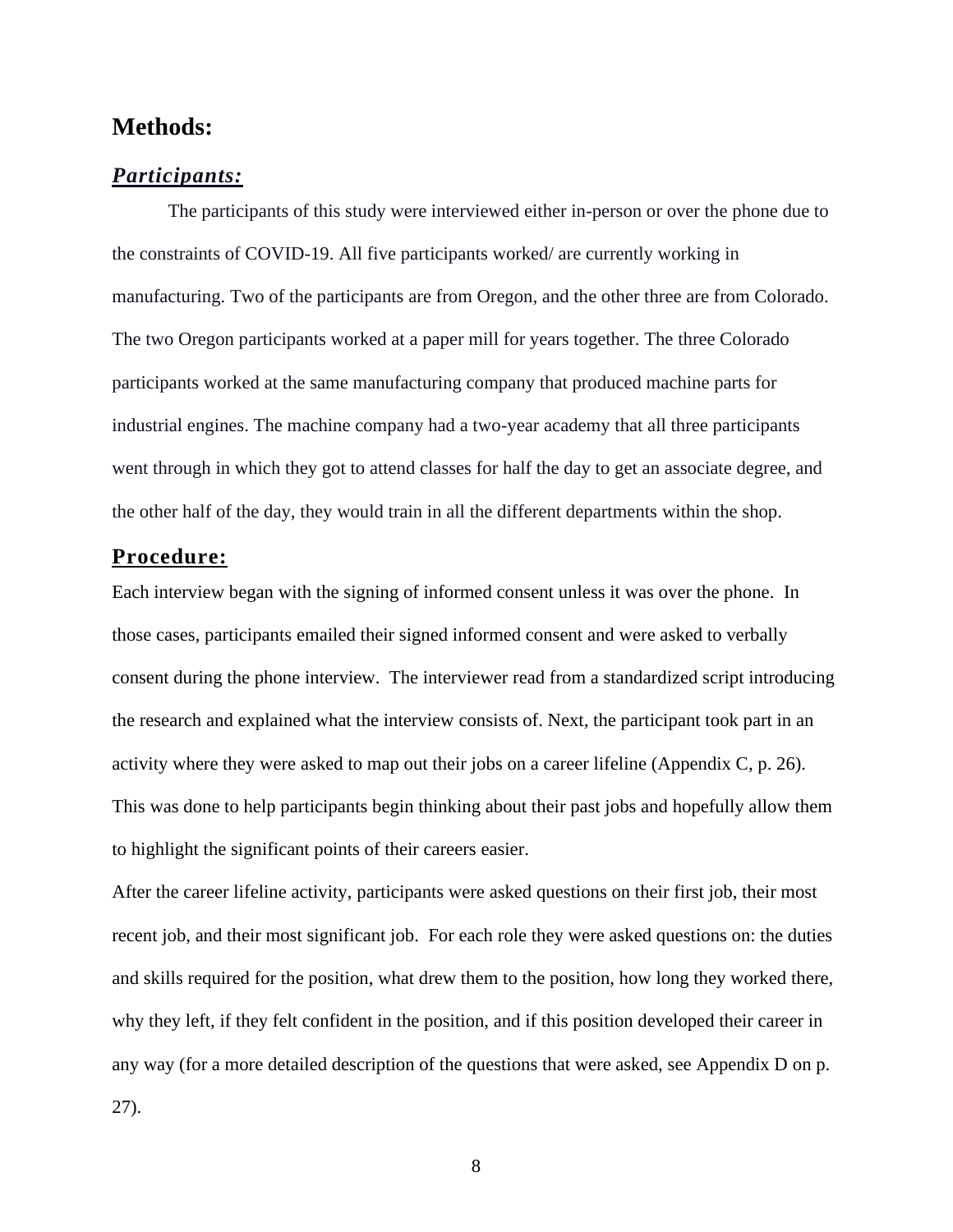#### **Data Analysis:**

The interviews were recorded, transcribed, and evaluated for themes pertaining to the four career development theories. All documents containing identifying information of the participants were passcode protected on the researcher's laptop. Inductive reasoning was used to determine common themes between the personal narratives of various participants. The raw transcripts were printed and highlighted for key words. Those key words were then analyzed based on the career development theories and how applicable they are to these participant's personal narratives. Overall, the career development theories were analyzed within the personal narratives of the participants to determine which ones are most and least relevant to these bluecollar workers.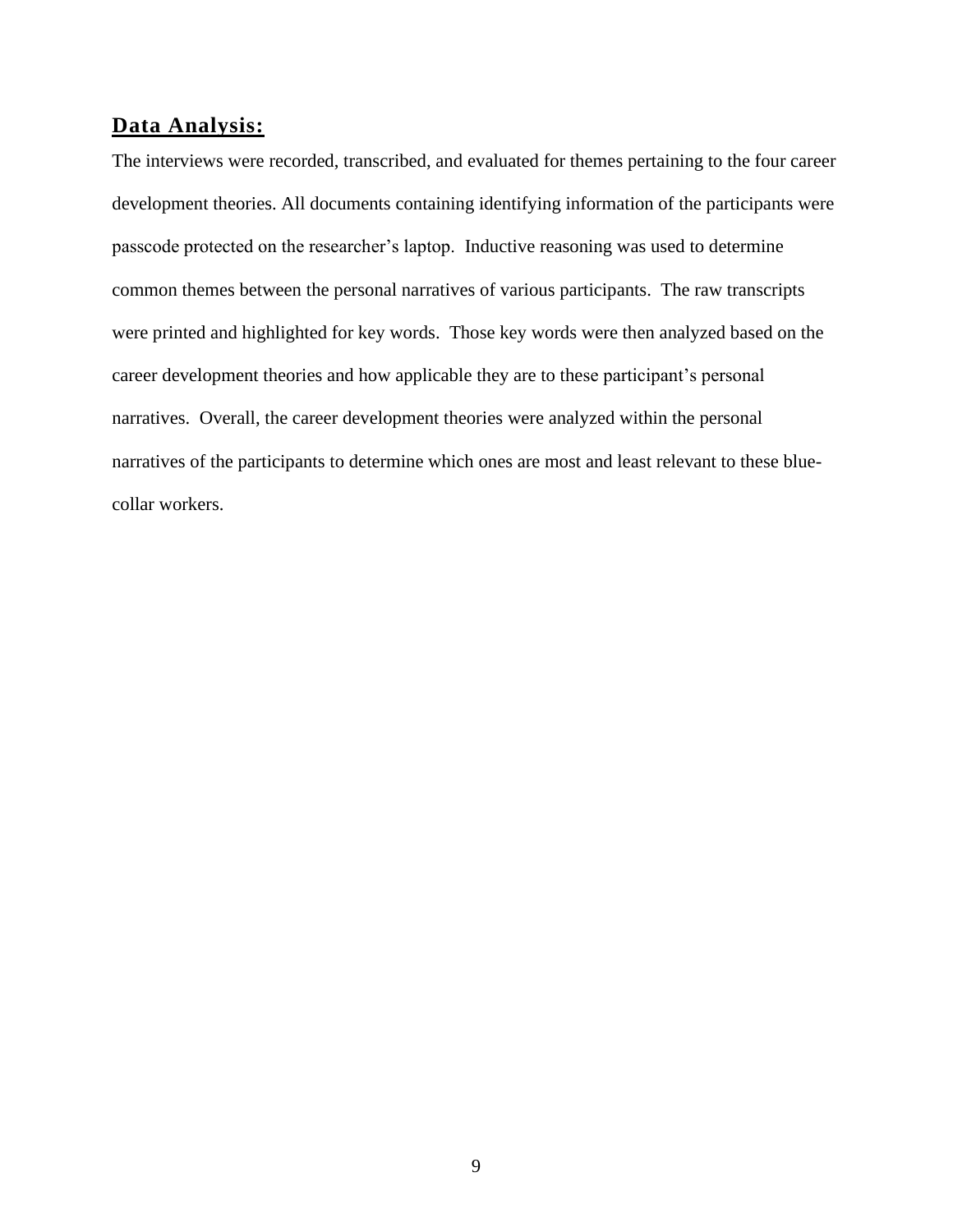#### **Results:**

In this section, each theory will be examined based on themes found in the interviews. For this study, pseudonyms will be used to reference each participant to protect their anonymity.

#### **Holland's Theory of Vocational Types:**

Holland's theory of vocational types groups of people into categories based on their skills and strengths. Based on the groupings, it appears that most blue-collar workers would be the "realistic" personality type. This personality is characterized by their interest in motor coordination and physically performing their work tasks. Through the interviews, it was found that all participants claimed in some form to have mechanical aptitude. For example, Ted stated that, "I liked cars and I was pretty mechanically inclined," when referencing why he decided to pursue his first job in manufacturing.

Another idea reflected across the interviews was that the positions they started their blue-collar career did not require a set of already acquired skills. For instance, John, who worked at a paper mill, stated that, "all you needed for that job was some common sense and some mechanical ability".

However, one aspect of the realistic type that was not consistent with what the participants had to say was the idea that the "realistic" personality type prefers to work alone or at least limit their time working with people. All of the participants later in their careers were either in a supervisory role where they had to train people or transition to a white-collar position. While it was a common theme for them to mention that they missed solely being able to work with their hands, it seemed as though they were happy in their higher-ranking position that involved managing people. This brings up the question of whether or not these participants have other potential personality types beyond just realistic. According to this theory, people can have multiple vocational types that they fit under, which is an area that could be investigated in future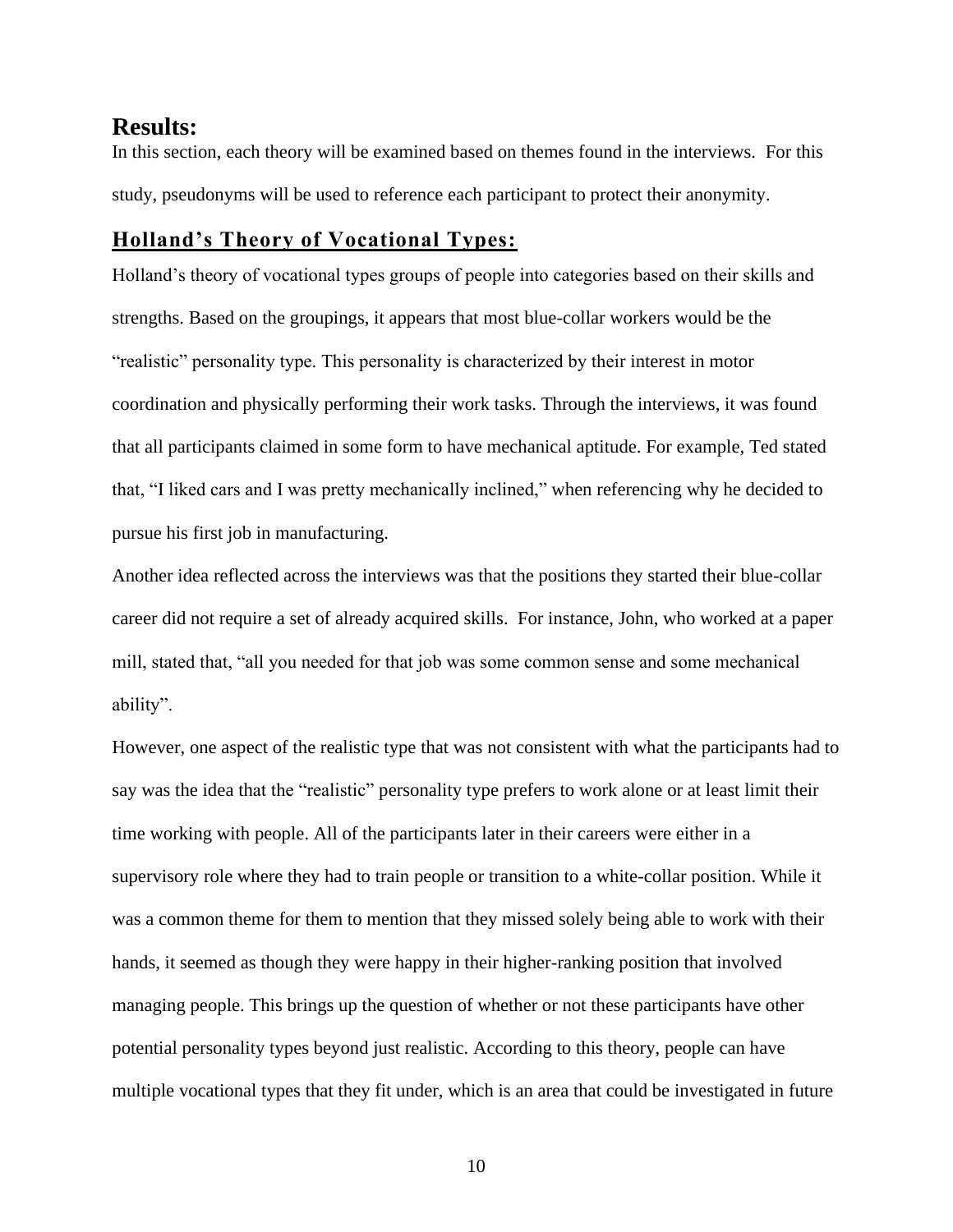research. Overall, based on the participants, it seems that Holland's theory of vocational types applies to manufacturing positions since all described themselves as the "realistic" personality type.

#### **Social Cognitive Career Theory:**

The social cognitive career theory is based on the assumption that self-efficacy beliefs, outcome expectations, and goals are dependent upon each other. Based on these factors, it can impact how a career develops over time. One factor that may have had a negative impact on a few of the participants is not finishing their college degree. Four of the five participants mentioned that they either started college but never finished or they had the opportunity, and they sometimes regret that they did not take it. One participant suggested that, "I always felt ashamed I didn't go to college."

They go on to explain that it took them until their mid-30s before they finally accepted the identity of blue-collar worker. However, up until that point, they had always felt shame for not going to college and working in blue-collar positions. Jane, a person from the same company, stated that, "hindsight, I probably should've stayed with that and gotten a degree and kinda stuck with that. But, I didn't", in reference to one of her first positions at a semi-conductor company. This demonstrates that there is a certain percentage of blue-collar workers who had the personal goal of going to college and getting a degree, but due to extenuating circumstances, were not able to. This, in turn impacts their general self-efficacy because in today's society, people who do not go to college are often looked down upon. However, it did not seem to change their overall self-efficacy within their career. It appeared to be limited to their personal goal and how they were perceived socially.

For one participant, another factor that likely impacted her self-efficacy was being a woman in a male-dominated industry. Jane stated that, "we had a couple managers that really didn't think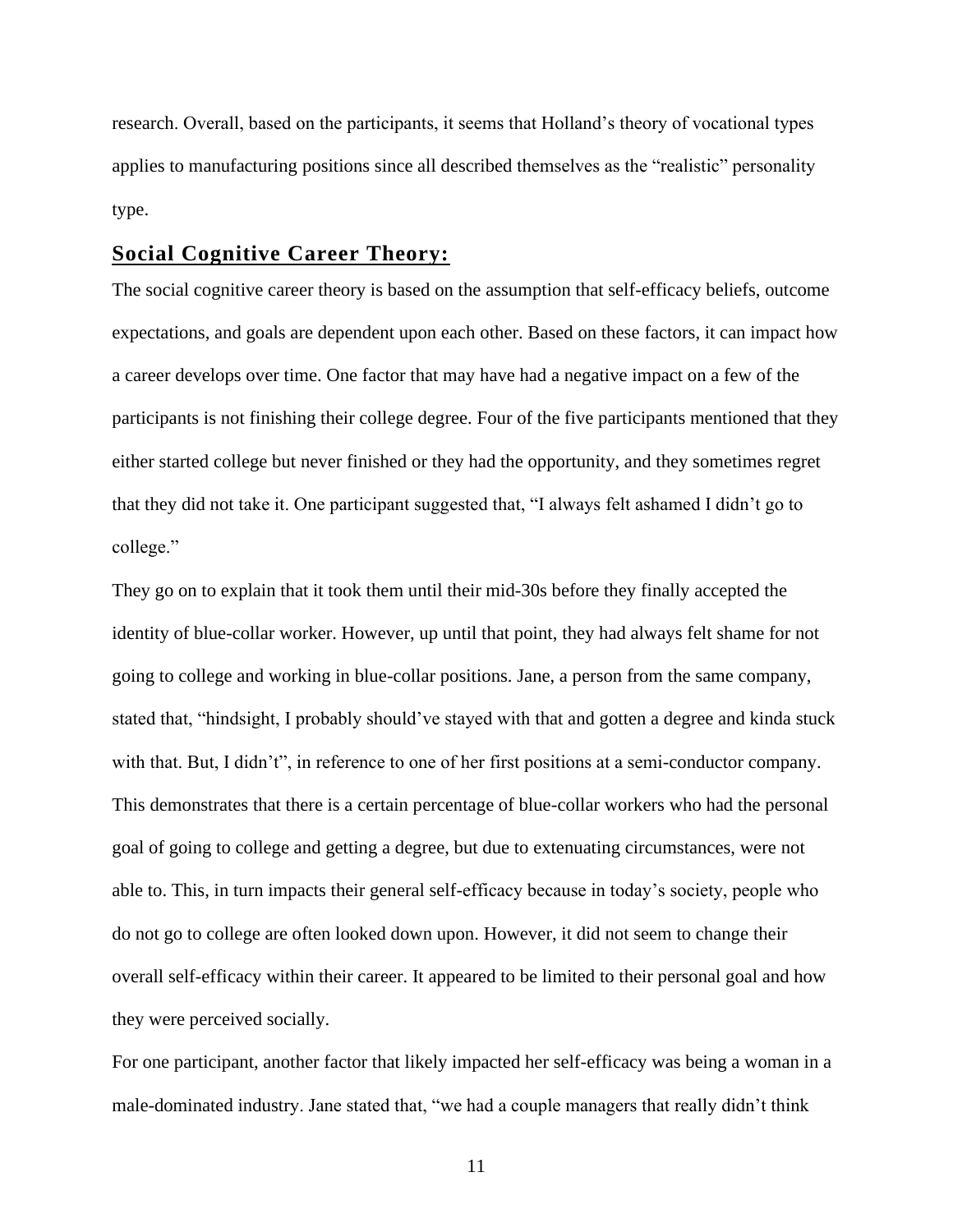women should be in any kind of supervisory position and made it known on a constant basis." One manager, in particular would, "belittle anything my crew had done, and I was the only woman supervisor there." This was one of the reasons she ended up leaving that position. It is also highly likely that there were times in her job there that she felt her self-efficacy lower due to the negative environmental factor.

#### **Super's Developmental Self-Concept Theory:**

There are three main parts to Super's developmental self-concept theory, which include: selfconcept, life span, and life space. One fundamental assumption of the theory is that there are five stages in a person's career throughout their life: growth, exploration, establishment, maintenance, and decline. All five participants are currently either in the maintenance or decline stage. By completing the career lifeline activity and verbally talking through it with the participants, I was able to get a better understanding of their career as a whole. In particular, one participant is an example of someone who started work with a company right out of high school and stayed in that position for almost the whole duration of his career. Ted out of high school, went to a vocational education program through a manufacturing company. He would spend half of his day in the classroom learning about the different departments and basic skills. Then, the second half of the day would be spent on the manufacturing floor working. Ted ended up at this company for just shy of 40 years. The single company was able to take him through virtually all stages of his career, aside from growth. He said the academy was able to give him an overview of all the departments in the shop and gave him the necessary knowledge to be a machinist. Then, in his first position, he claimed that the knowledge he gained in the first five years, "prepared me for the rest of my career at the company." Clearly, the academy and onthe-job training that they offered at the company gave him the basic skills he needed to be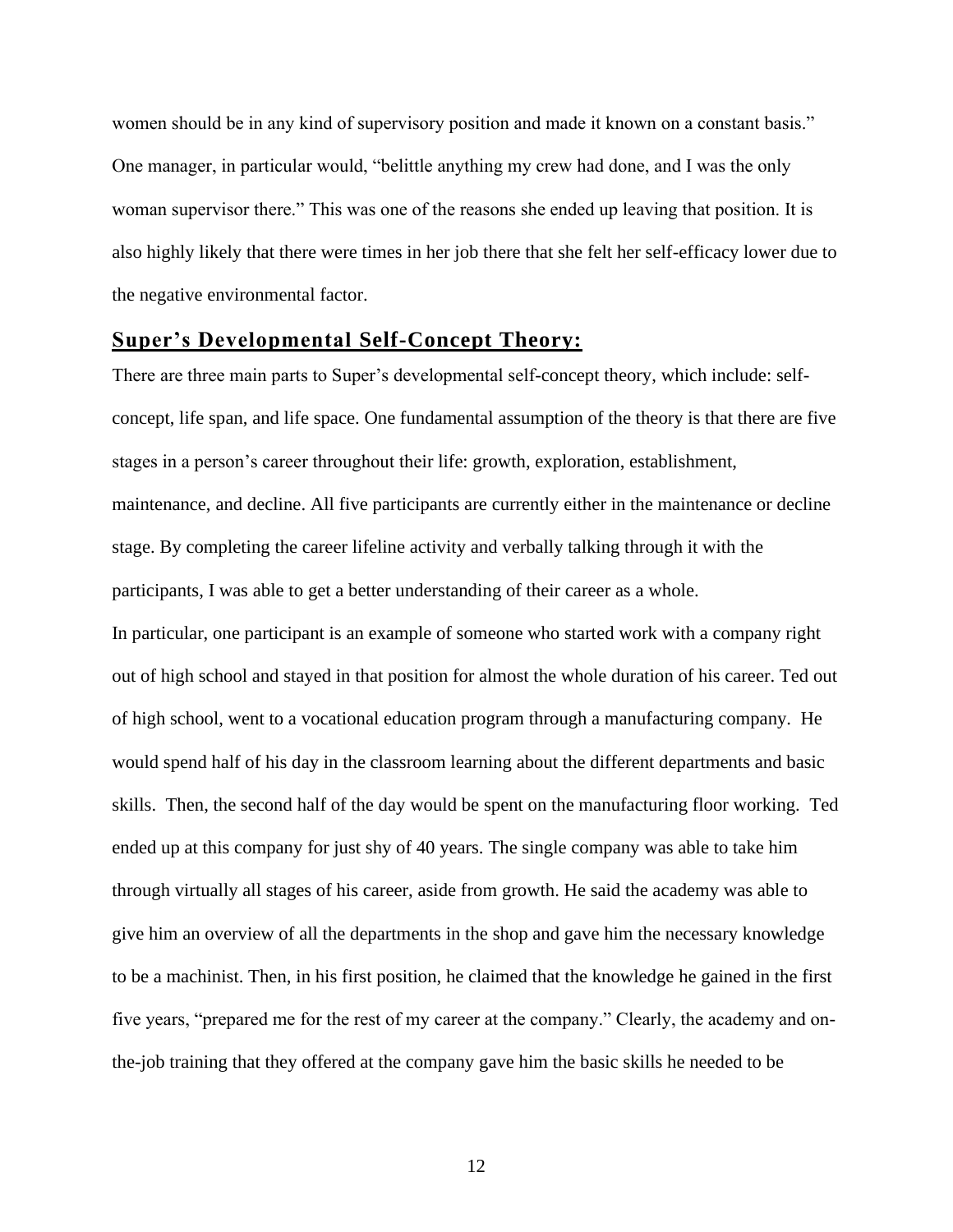successful at the start of his career. Then, his knowledge, skills, and abilities slowly expanded and grew as he moved upward through the company.

He continued to work his way up to higher positions until he was asked to help implement new software for the company. He took the opportunity and spent the last few years at the company implementing and training for the latest software. After that, he decided to retire early. He said that he felt, "we had implemented this new software, and it worked well. It was kind of like, I just won the super bowl, so I'm going to go out on top and retire". He ended up retiring and then decided to go back to work as a bus driver a few years later. This was interesting because it clearly shows the transition from maintenance to the decline stage. Ted had a very intense, important job that did not deal much with the mechanical aspect that he worked in for so long. Now, as a bus driver, he states that he likes it because it has the mechanical elements of keeping the bus operational, and he only works part-time. Ultimately, this was still a way of slowing down in his career that is accurately depicted by Super's theory.

Other participants, similar to Ted, claimed that they felt their current position they are in now is the accumulation of all their knowledge, skills, and abilities throughout their career. For example, John claimed that in reference to his position currently as a production planner, "you need a lot of technical knowledge," and you also need to, "know the capabilities and the capacities of the different equipment you're making your product on". Essentially, it is vital to know the background of the equipment to be successful in the white-collar position he is in now. Similarly, Charles claimed that his current position at the manufacturing company as a supplier quality engineer is the, "accumulation of past", going on to mention that he had gotten experience in quality, machining, and people skills in three different job positions that all aided in his performance. This determines that two people who are in the maintenance stage of their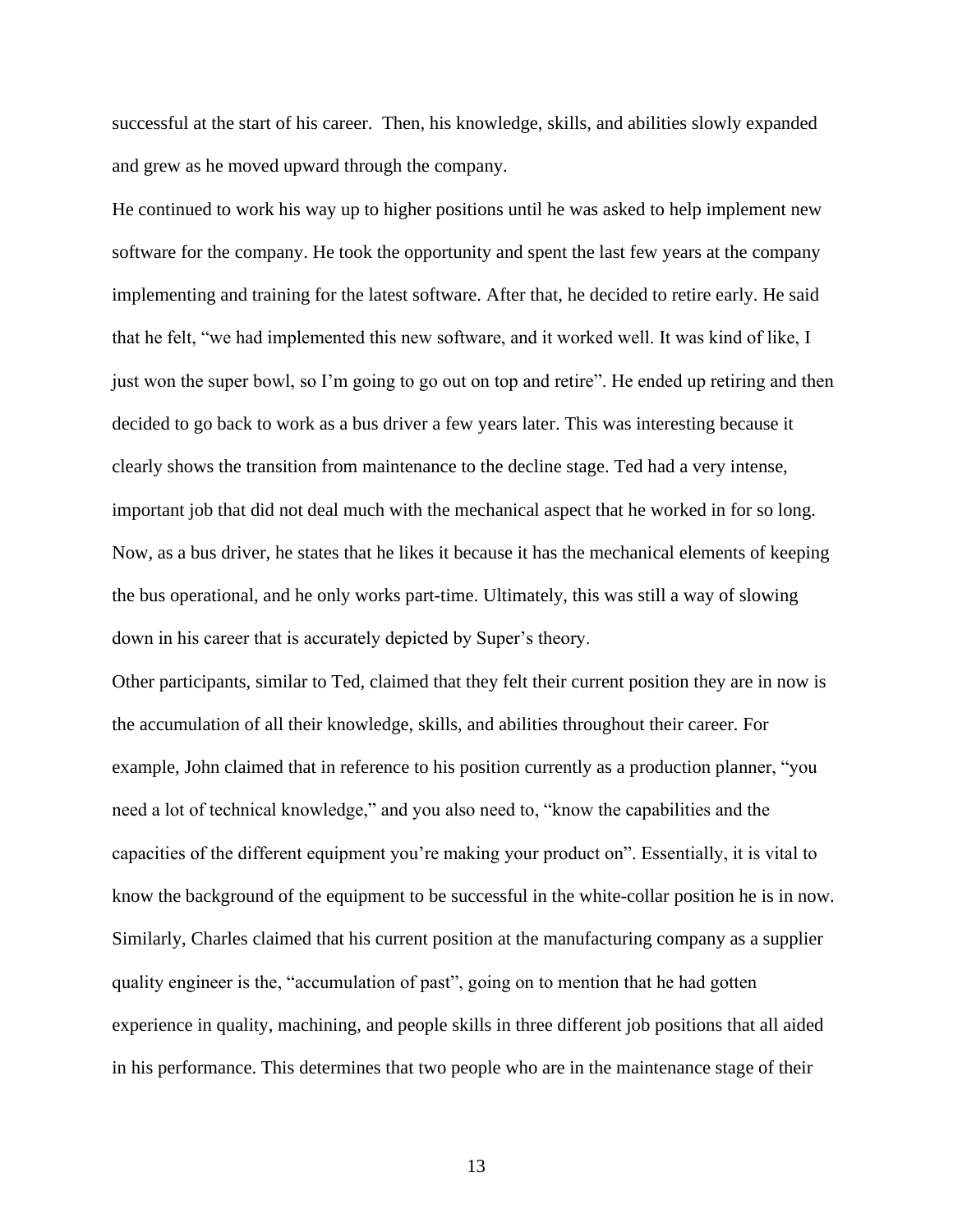career have acquired the knowledge needed for the positions they wish to hold, and now the focus of their career is merely about making small adjustments to sustain themselves until they want to slow down and prepare for retirement.

#### **Crystallization of Vocational Self-Concept:**

The crystallization of vocational self-concept states that vocational self-concept is based on four criteria: personality, interests, values, and abilities.

Rather than stages like Super's theory, this theory asserts that career changes are cyclical. A life event will trigger a change in personality, interests, values, or abilities that will result in a change in vocational self-concept.

An example of when a person's vocational self-concept is crystalized is Charles, who claimed that his most important job was owning his own safe business because, "there is a portion within you that knows when everything is right. It's like when you put on a pair of shoes and they fit like they were made for you". He went on to explain that everything about the job worked for him, however, a life event of hurting his back forced him to sell the company and go back to the manufacturing company that he worked at before. In that time, he most likely had to re-adjust his vocational self-concept since he no longer owned his own company and he was back working for the manufacturing company.

John also had a somewhat similar experience where he continually adjusted his job position based on the needs of the company. He had been there so long and knew the business well enough that he was able to keep filling in for higher and higher positions. He said that there became a need for a safety and training manager because they were having safety issues, so he stepped into that position. After a few years of doing that, then he ended up taking the production planning role because they needed that position filled and no one else had the knowledge to do it. Each time, he had to adjust what he was doing, however, it always seemed to fit well with him.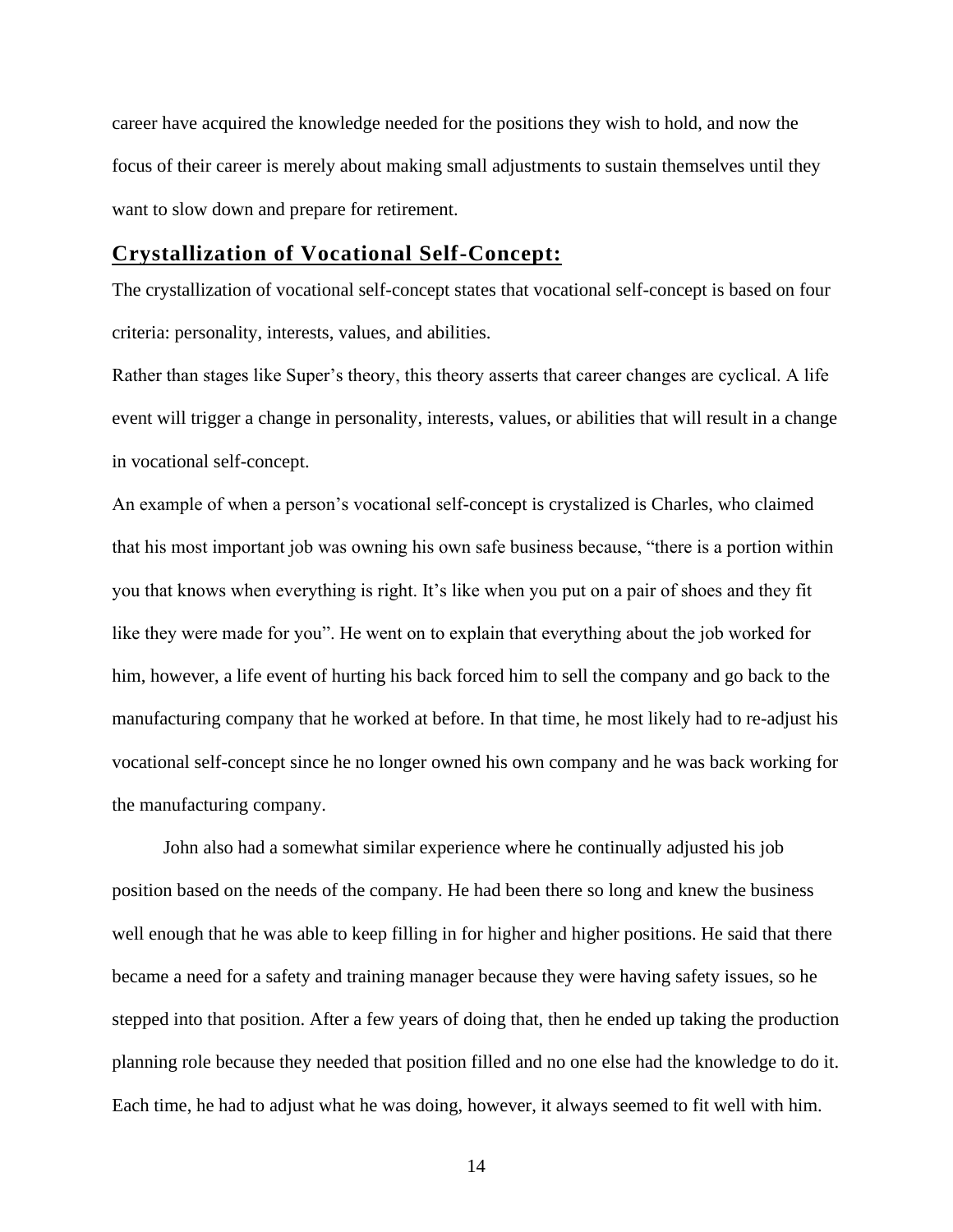A differing but just as important experience is of Sam, who went through the academy and worked at the manufacturing company. He ended up learning two years of machining but the first day he was graduated and officially on the manufacturing floor, a supervisor immediately assigned him to an office job. This demonstrates how a life event can drastically change the path of the perceived vocational self-concept. However, it ended up being for the best because Sam went on to learn software development from the upward mobility he had in the office. This resulted in him transitioning to where he is now as the project manager of a software development team. The transition from his brief blue-collar experience prior to graduating the academy into a white-collar job presumably created uncertainty for a time. However, it is likely that he took it with stride and crystallized his vocational self-concept when he discovered his interest and skill in software development.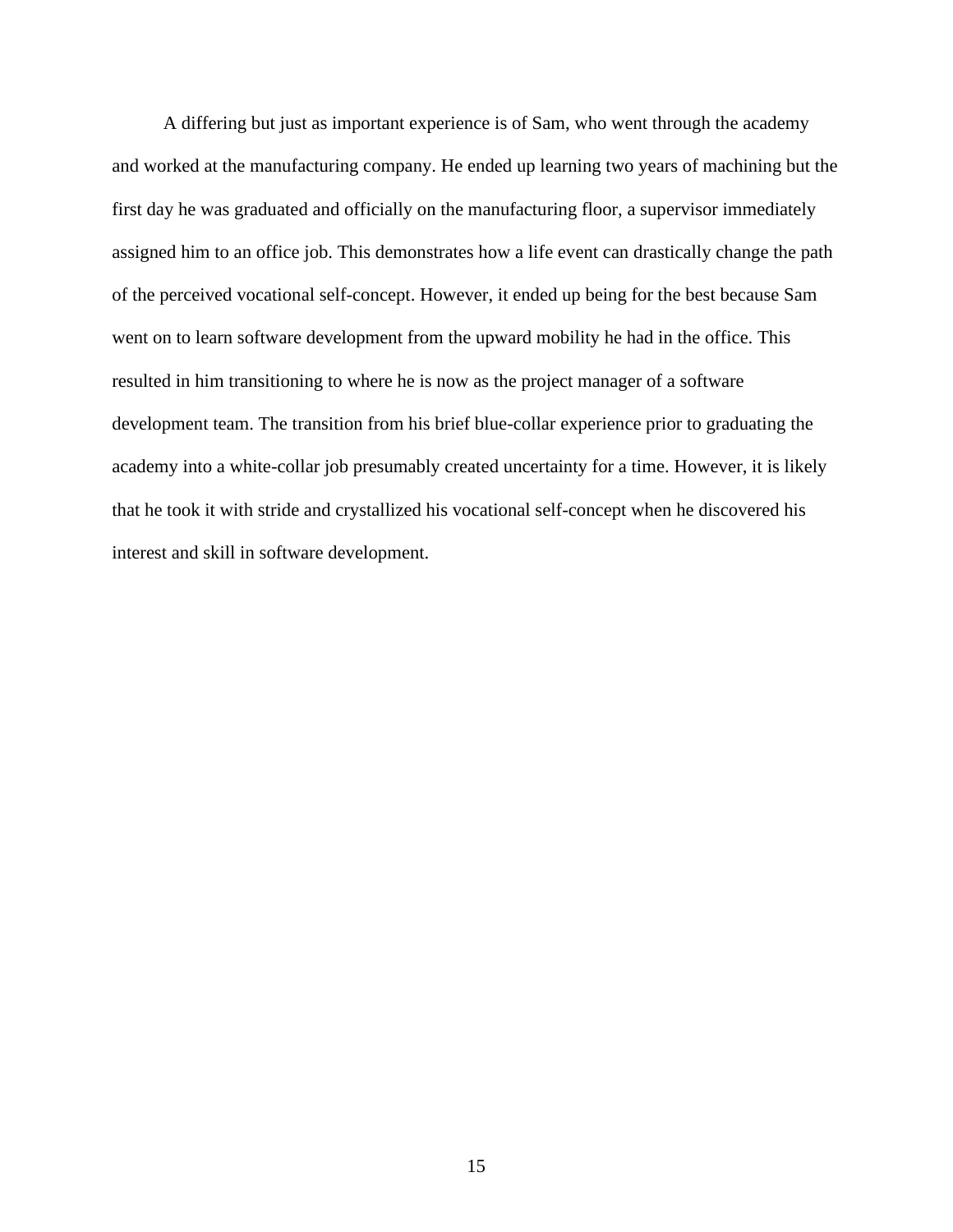### **Discussion:**

#### **Holland's Theory of Vocational Types:**

Overall, Holland's theory of vocational types were fairly accurate for this group of participants. They all described their most important skill as having mechanical aptitude. This validates that these blue-collar workers fit with what was predicted by the theory; a realistic vocational type.

An aspect of Holland's theory that was not as accurate, was that a common characteristic of realistic vocational type is not wanting to work with people. It was found that all of the participants had some kind of role that required a lot of human interaction; especially as their career went on and they moved up within their respective companies. This suggests that their preference of working with people is likely based on context. Since they were still working in an environment where manufacturing was happening and they still got to utilize their mechanical abilities, they did not mind working with people. But if they were put into a position where none of their mechanical skills were utilized, they may feel as though they do not fit well in that position.

While this theory can accurately depict a type of interest some blue-collar workers have, its's use for career development is limited. This theory is best suited for young people preparing to enter the workforce or considering higher education. Holland's theory based on this study seems to accurately predict vocational types for blue-collar workers just as well as white-collar workers. However, this is once again considering that it will only be able to help a person narrow down what industry or type of job they want to get into. Unfortunately, it does not offer much insight for blue-collar workers beyond that. Therefore, while this theory is applicable to blue-collar workers, it will not necessarily provide much aid in their career development beyond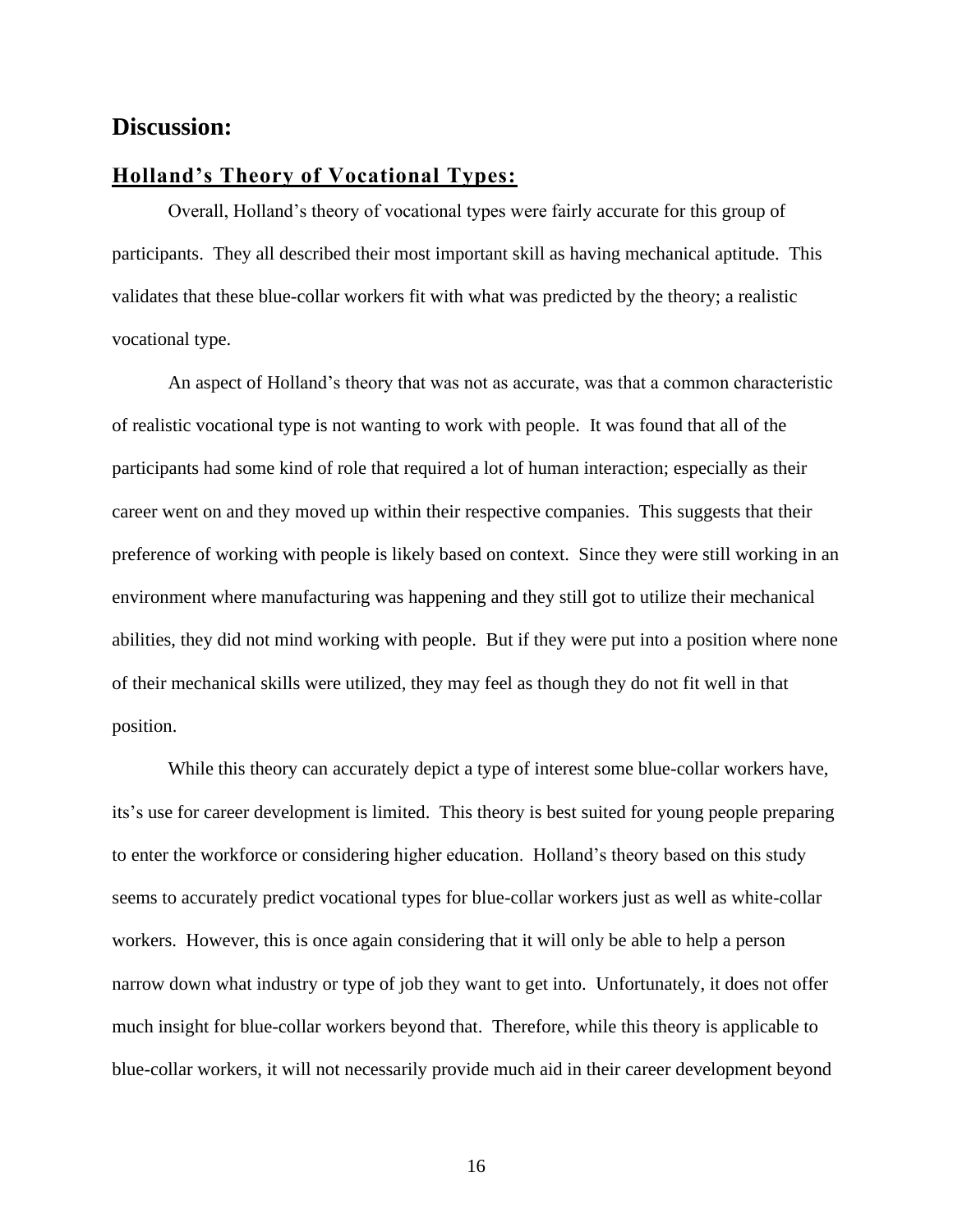the beginning of their career. More research on this topic for blue collar workers, specifically looking into detail about having multiple "types" within the RIASEC model, may better inform the participant on the characteristics of a job they would excel at.

#### **Social Cognitive Career Theory:**

The most notable theme determined from SCCT, is that four of the five participants brought up the fact that they did not finishing college. This acknowledges the scrutiny that blue collar workers face for not attending college. This is especially true when it has become a cultural expectation in the U.S. for everyone to attend college, even if it not necessarily needed (Wilkie, 2019). It seems as though the participants believe that they are missing something in their career without it. While one participant specifically mentioned that she should have gotten a degree for an earlier position, all the other participants mentioned college but did not describe in detail why they would have finished college and what for. Ultimately, not all job positions need a college degree, therefore, it is important to offer alternative forms of training and developing skills for blue-collar workers who might be suited better in a more vocational education. All five participants were extremely successful in their own right and they did that through other forms of education. Therefore, it seems that they were able to fulfill a majority of their personal goals despite not going to college.

This is an important aspect to consider when creating a career development plan for bluecollar workers. Rather than only recommending jobs that require a college degree, it is important to provide legitimate career options for those people who might not need college to achieve all their personal career goals. Providing proper career planning for people in bluecollar work could help to remove the stigma of the work and legitimize it as a genuine career path.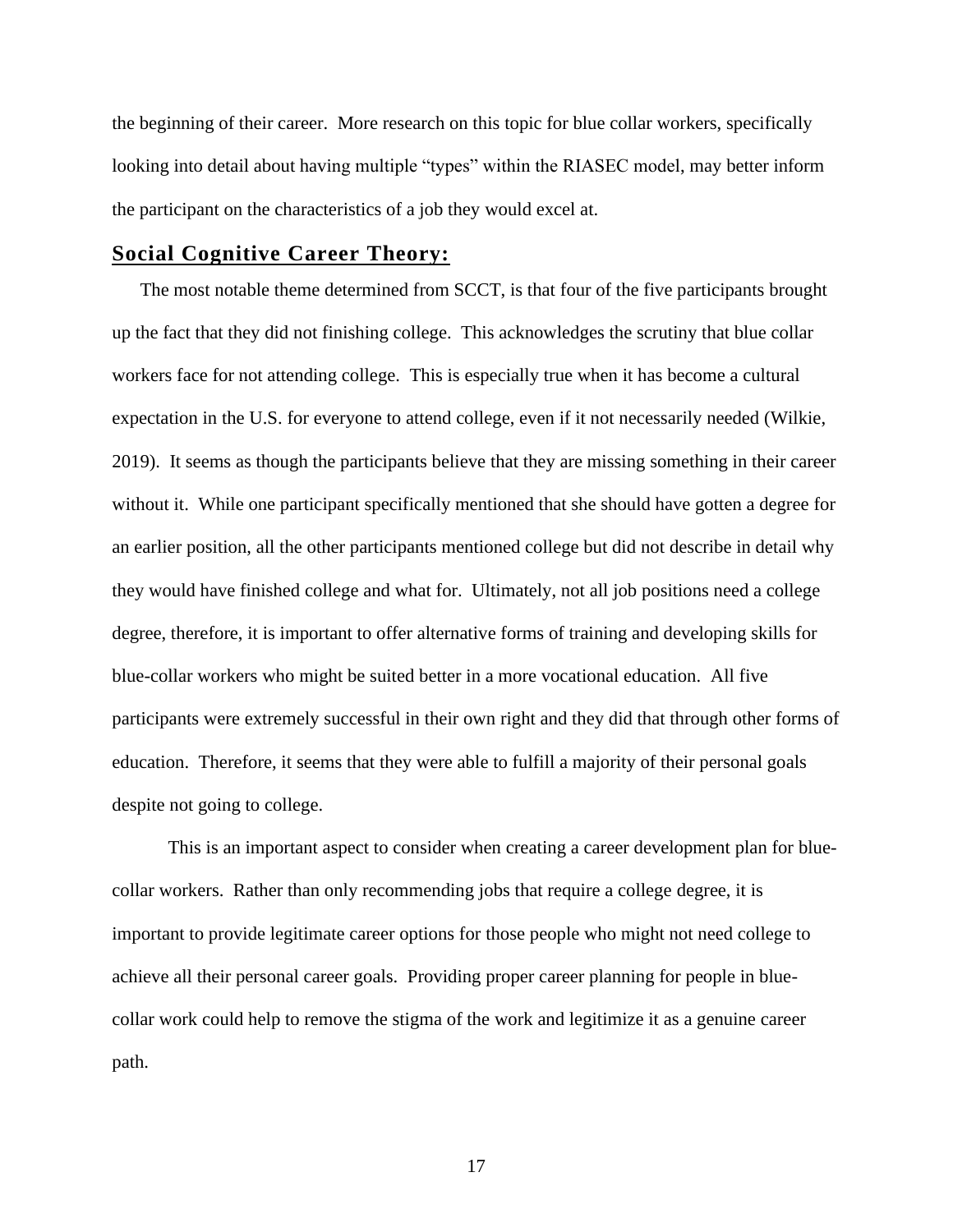However, this is an issue beyond making career development plans. It should be the responsibility of the employer to provide quality development opportunities for blue-collar workers. The manufacturing company that three of the participants worked at had a valuable example of a built-in recruiting system that fed in committed employees and prepared them to work for the company. They did this through recruiting at high schools and providing a two-year academy that would be paid for by the company. This is an exemplary way of creating careerlong employees like Ted who are able to build upon their knowledge and expand into different positions. Overall, through proper career development interventions, blue-collar workers would be granted more opportunities and less uncertainty in their careers. In turn, reduced uncertainty for the employee means reduced uncertainty for the employer as well.

#### **Super's Developmental Self-Concept Theory:**

Through Super's developmental self-concept theory, it was discovered that three of the five participants felt that their last/ current position they are in is an accumulation of all the knowledge that they gained throughout the years. Ted phrased it clearly when he stated that it felt like his, "Superbowl". Similarly, John stated that it felt like an, "accumulation of past", in his current position as supplier quality engineer. Based on the information given by the participants, there are a decent amount of supervisory jobs in manufacturing that need the bluecollar knowledge and experience that working in the company from an entry-level position easily provides.

Prior to the interviews, it was assumed that blue collar workers may not have the desire or the opportunities to advance through upward mobility. However, through understanding the occupational narratives of these participants, it is clear that there are blue collar workers who are highly skilled and who are great candidates to slowly move into supervisory roles throughout their career. Overall, it is once again about the companies putting resources into career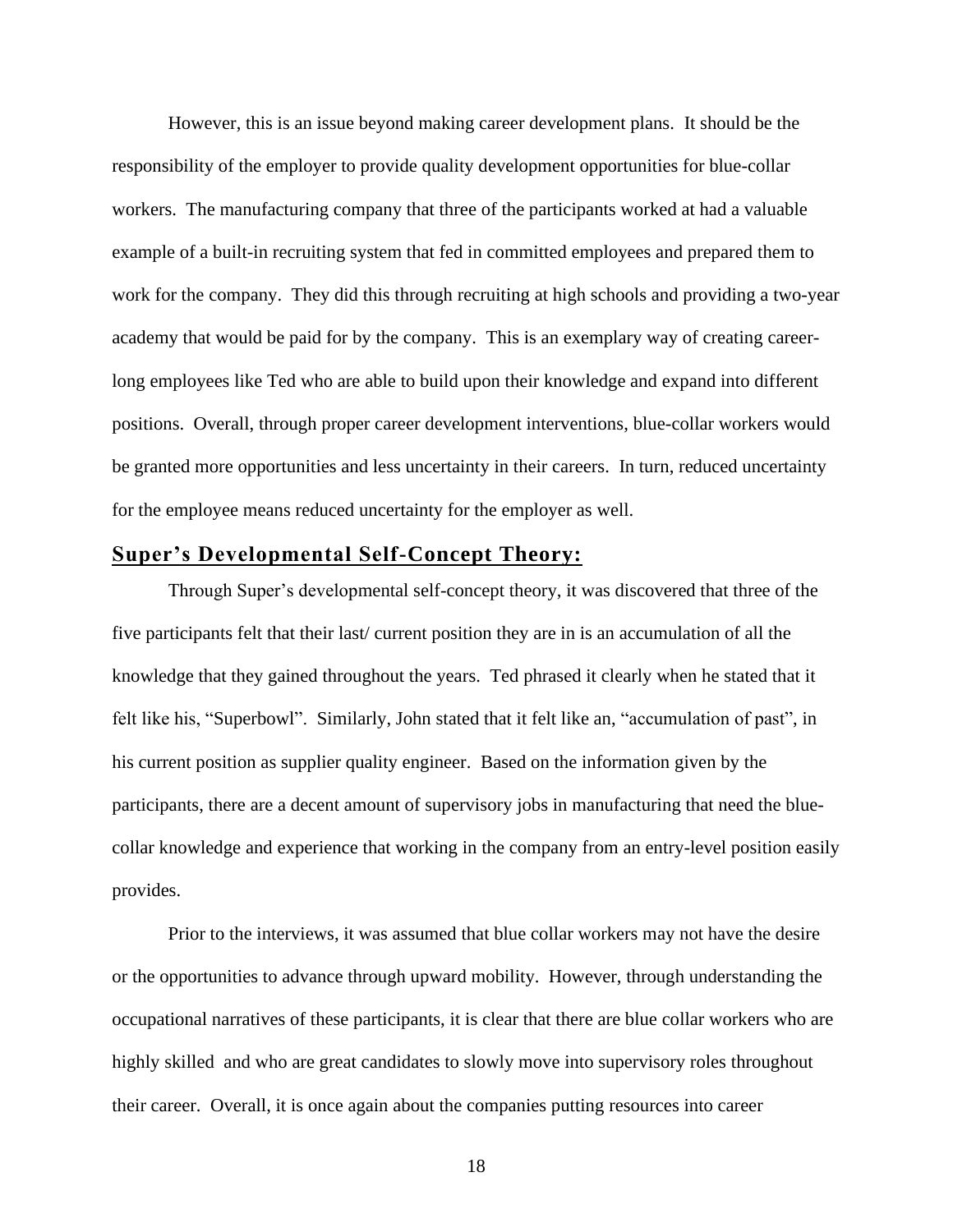development for their employees in order to see a return on investment. If a company is willing to hire high school kids, the company is at a significant advantage because they can determine what training they receive from the start.

#### **Crystallization of Vocational Self-Concept:**

The goal in providing work for an employee should be to help them with their crystallization of vocational self-concept. This can be a difficult task because even the employee themselves may not know what they want for their career yet. The most efficient way to address this is by providing resources within the company to help them develop into the positions that need to be filled with someone who has both the mechanical aptitude but also has the willingness to supervise people or manage bigger projects.

The other important aspect to consider is checking in on the skills of an employee and ensuring they would not be better suited in another position. This idea is highlighted through Sam's story. He spent two years learning about being a machinist but once he graduated and became a machinist, a supervisor either saw his potential for the office and asked him to move because of that. Or, it could be that they simply needed a spot filled. Regardless, Sam seemed to crystalize his self-concept through learning software development in the office despite being initially trained and hired to work as a machinist. Once again, in positions like these, background knowledge is important. Sam was likely still able to utilize his mechanical abilities for his job in the office, however, it likely was not to the same extent that he would have been expected to utilize them as a machinist. This therefore demonstrates the cyclical nature of crystallization of vocational self-concept through a blue-collar perspective.

#### **Limitations & Future Research:**

There are several limitations of this research that are important to address in order to better understand the context of the results as well as to improve future research done on this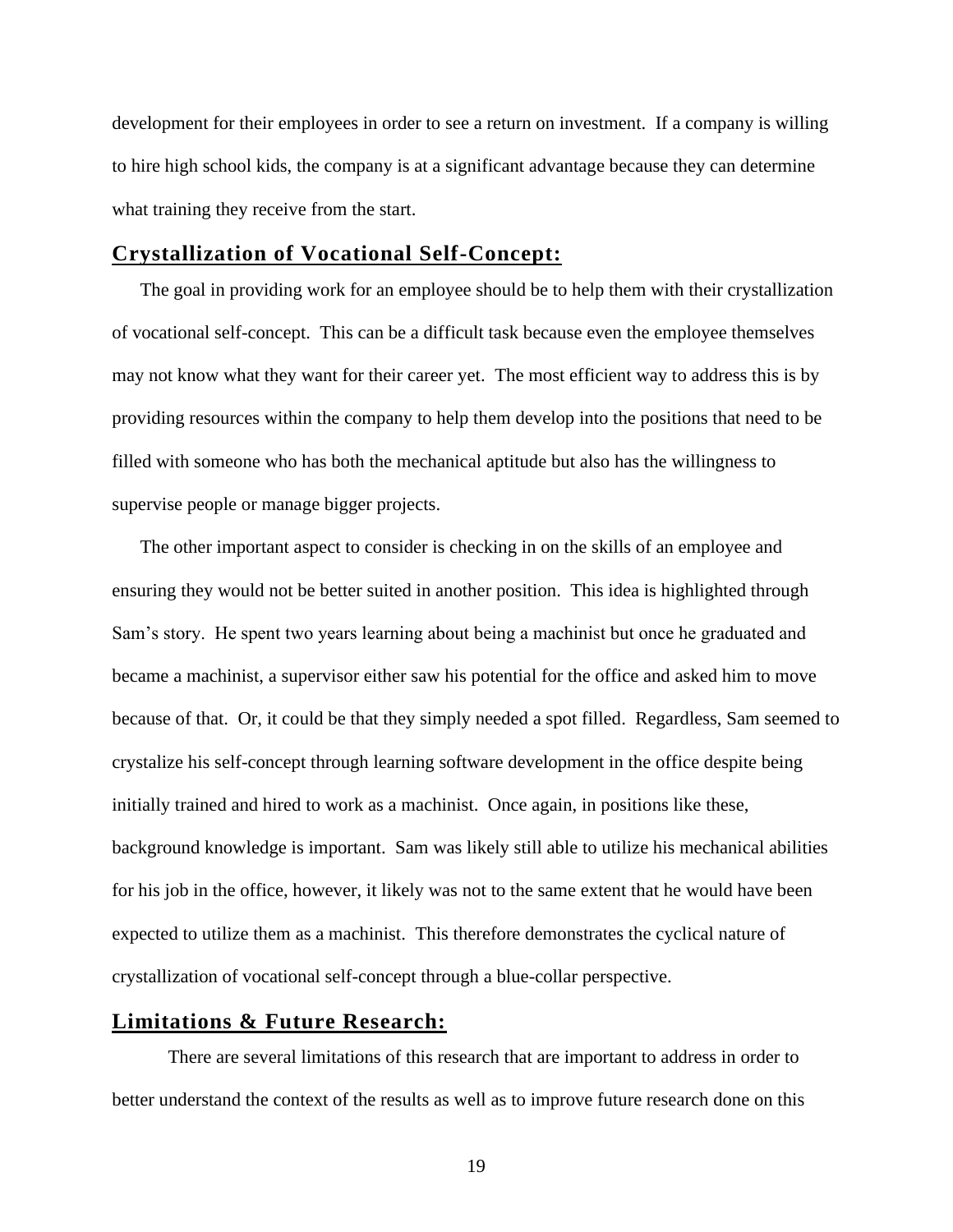topic. One limitation is that the results from the interviews may be biased due to the fact that the researcher personally knew three participants prior to the study. Small sample size is another limitation that makes this study hard to generalize. The next aspect to consider was the lack of consistent interview forms. Due to the COVID-19 pandemic, the researcher was only able to interview one participant in-person before the rest of the interviews were required to be done on the phone and not in-person. An aspect of the study design that could have been improved was asking questions about the participants first "adult job". This helped to gather detailed accounts of the companies that were the focus of the study, but it would have been beneficial to get more information about the start of their career since these were defining moments that likely impacted their professional lives.

In terms of future research, it would be beneficial to interview a bigger sample size and go into many different industries beyond manufacturing to see if the theories apply to other industries as well. It would also be productive to complete a study about people transitioning from blue to white-collar jobs; especially examining the white-collar positions that need basic blue-collar knowledge to qualify for the position. Overall, it seems as though the career development theories can be used for blue-collar workers effectively, however, there are already limitations to what theories can provide. What blue-collar work seems to be lacking based on this study is opportunities for people that want to excel and develop their career beyond where they are currently. This is exemplified in the fact that the academy that the three participants attended within the manufacturing company has since been closed. Research on other more formal educational opportunities in individual businesses could also be done to truly understand if they are worth the investment for certain industries.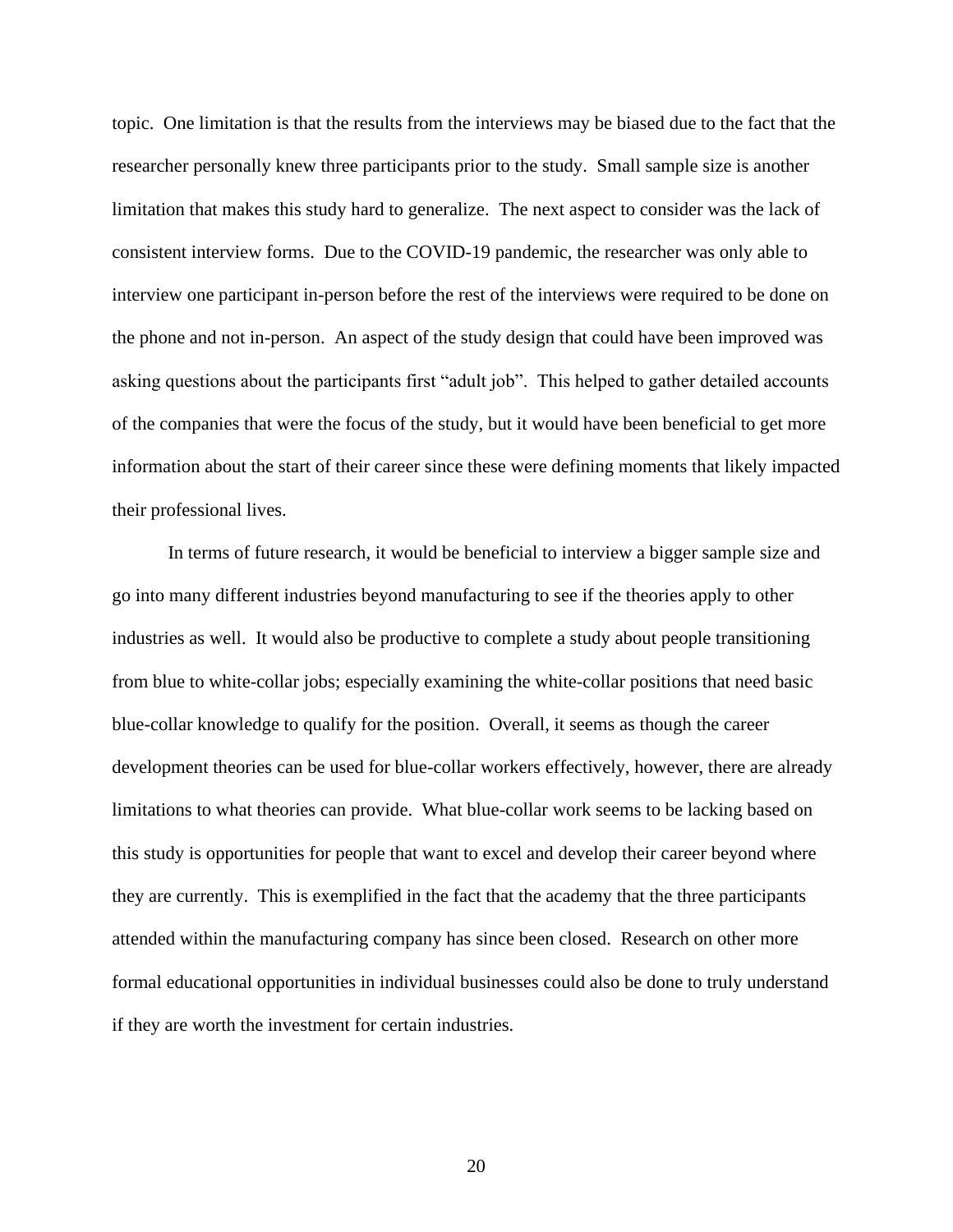#### **Conclusion:**

In this study, four significant career theories were examined through the perspective of five past or current blue-collar workers. This was done in order to address the lack of research in the field of development on blue collar workers. Results found that the four career theories effectively apply to the participants in their careers which have significant implications for both potential employees as well as employers.

An important distinction to make is ultimately, why is this study still relevant? This study is relevant because once again, there is a significant blue-collar labor shortage in the U.S., and this is especially true for skilled work in the field. A professor of management at University of Pennsylvania states, "we cut back on vocational education programs starting a generation ago, in the belief that those programs tracked students into dead-end jobs" (Wilkie, 2019). However, what we are seeing instead is that the U.S. is in desperate need for semi-skilled blue-collar workers; meanwhile there are not enough professional jobs to employ all of the college graduates. It is the best use of time and resources to recruit and train blue-collar workers with mechanical interests, who can be put into entry level positions until they have time to learn and grow into more technologically or administratively advanced positions. Essentially, this could result in many more employees like Ted, who are able to go their whole career working for the company, expanding their knowledge, and providing significant contributions because of the detailed knowledge they have of the business. While this costs the business money up front, it should save money in the end if done properly. Blue collar career development is not an oxymoron, nor is it a mythical unicorn. If the people of this country are interested in filling the gap of skilled blue-collar jobs such as manufacturing, companies will need to consider advancing our collective knowledge of blue-collar career development as well as investing time and effort into better career development interventions.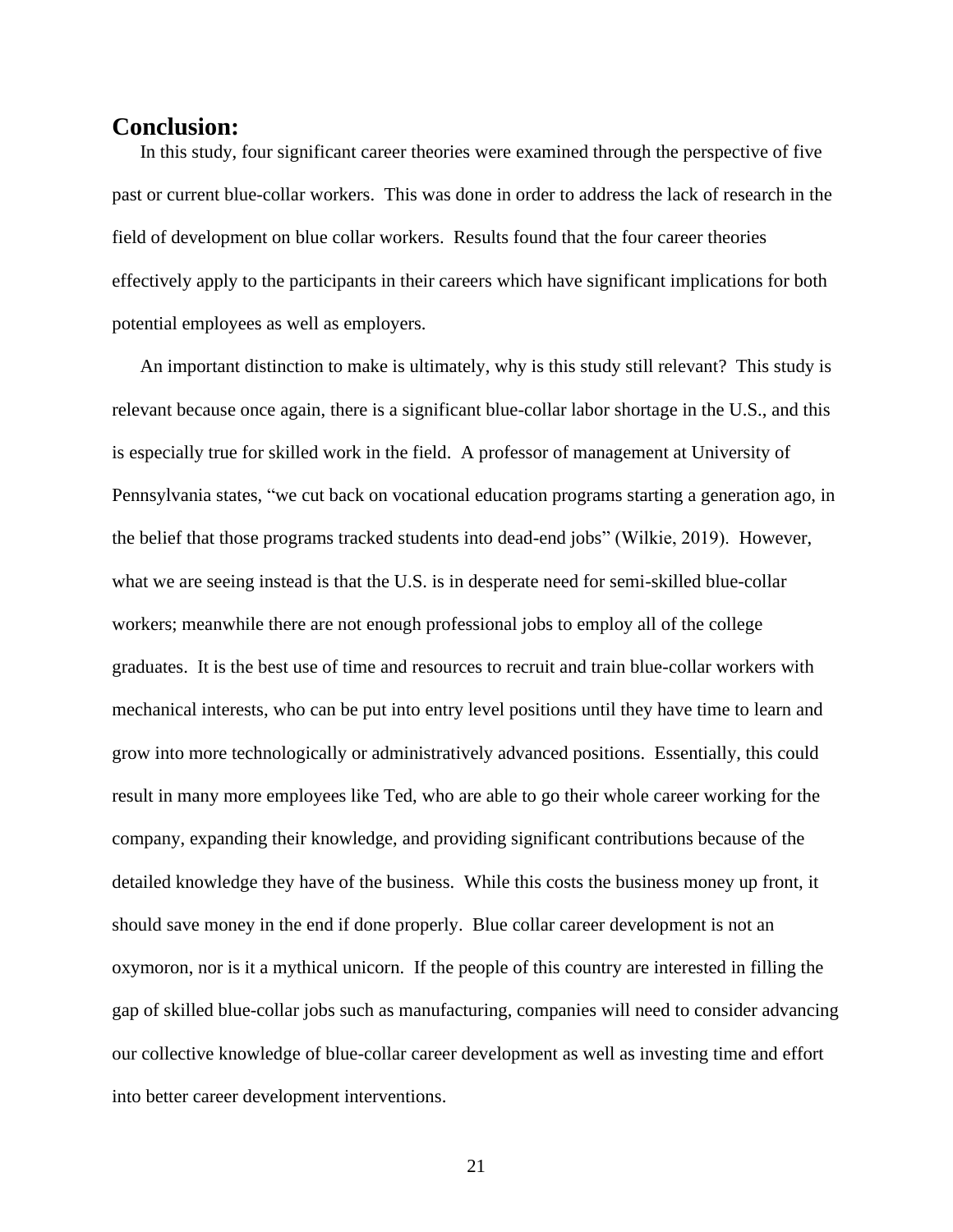## **References:**

- Adams, R., & Canak, W. (2006). Encyclopedia of Career Development- Blue Collar Workers. *SAGE Reference* . doi:<http://dx.doi.org/10.4135/9781412952675.n19>
- Bandura, A. (2000). Exercise of human agency through collective efficacy. Current Directions in Psychological Science, 9, 75–78.
- Bandura, A. (1984). Representing personal determinants in causal structures. *Psychological Review, 91*(4), 508–511. [https://doi.org/10.1037/0033-295X.91.4.508](https://psycnet.apa.org/doi/10.1037/0033-295X.91.4.508)
- Barrett, T. C., & Tinsley, H. E. (1977). Measuring vocational self-concept crystallization. *Journal of Vocational Behavior*, *11*(3), 305–313. doi: 10.1016/0001- 8791(77)90026-4
- Chhajer, R., Rose, E. L., & Joseph, T. (2018). Role of Self-efficacy, Optimism and Job Engagement in Positive Change: Evidence from the Middle East. Vikalpa: The Journal for Decision Makers, 43(4), 222–235. https://doi.org/10.1177/0256090918819396
- Furnham, A. (2001). Vocational Preference and P-O Fit: Reflections on Holland's Theory of Vocational Choice. *Applied Psychology: An International Review*, *50*(1), 5. https://doi.org/10.1111/1464-0597.00046
- Hennequin, E. (2007, October 2). What "career success" means to blue-collar workers. Retrieved November 15, 2019, from https://www.emerald.com/insight/content/doi/10.1108/13620430710822029/full/html.
- Hu, X., Kaplan, S., & Dalal, R. (2010). An examination of blue- versus white-collar workers' conceptualizations of job satisfaction facets. *Journal of Vocational Behavior., 76*(2), 317.
- Lent, R. W., & Brown, S. D. (1996). Social cognitive approach to career development: An overview. *Career Development Quarterly*, *44*(4), 310. https://doiorg.proxy.lib.pdx.edu/10.1002/j.2161-0045.1996.tb00448.x
- Lucas, K & Buzzanell, P.M. (2004) Blue-collar work, career, and success: occupational narratives of Sisu , Journal of Applied Communication Research, 32:4, 273-292, DOI: 10.1080/0090988042000240167
- Luzzo, D. A. (1996). A Psychometric Evaluation of the Career Decision-Making Self Efficacy Scale. Journal of Counseling & Development, 74(3), 276. https://doi.org/10.1002/j.1556-6676.1996.tb01865.x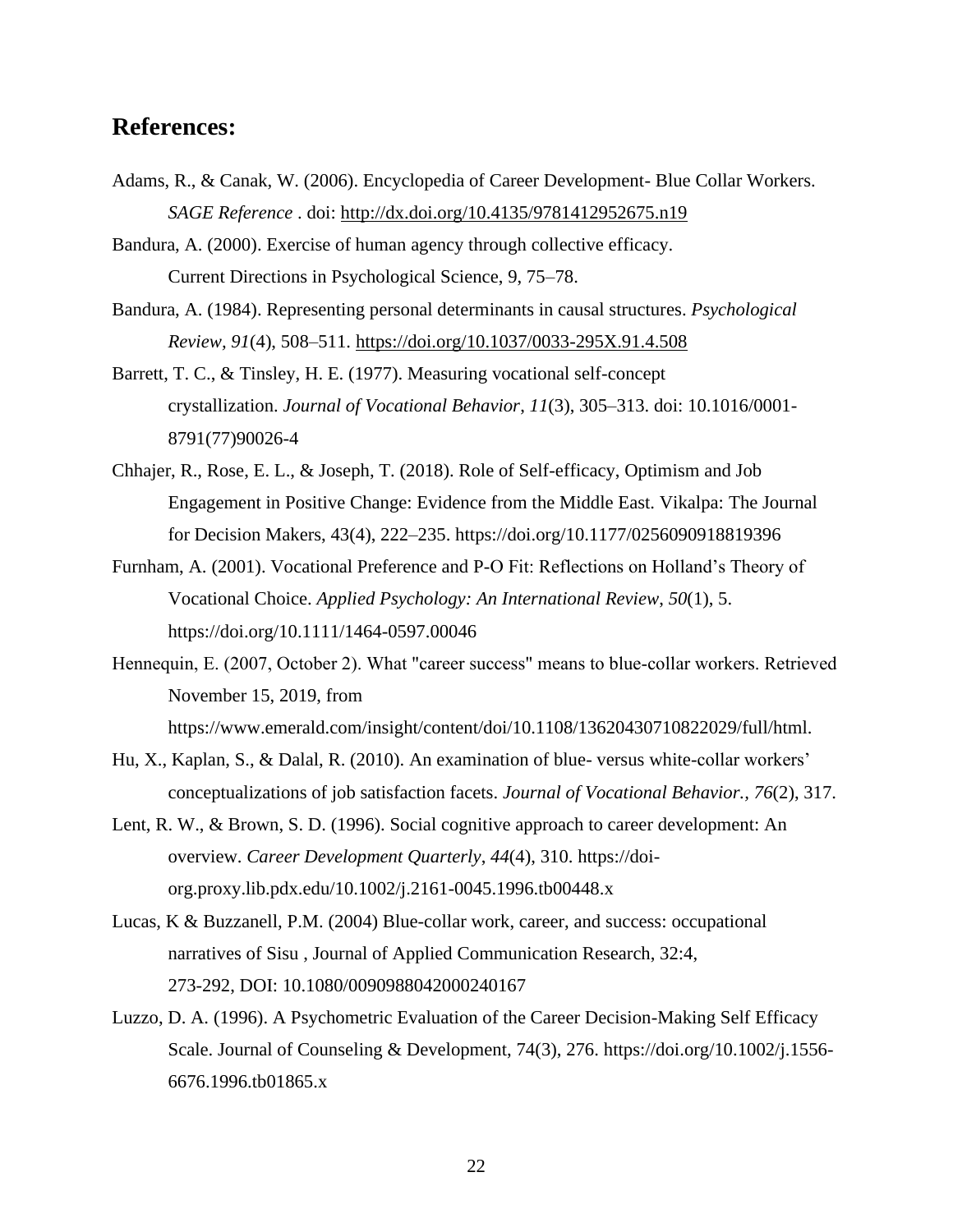- Muhar, J. (2016). Navigating through a sea of blue-collar presuppositions. Monthly Labor Review, 1–2. Retrieved from http://search.ebscohost.com/login.aspx?direct=true&db=buh&AN=115168681&site=bsilive
- Savickas, M. L. (1997). Career Adaptability: An Integrative Construct for Lifespan, Life-Space Theory. *The Career Development Quarterly*, *45*, 247–259.
- Social Sciences Questions and Answers. (n.d.). Retrieved July 7, 2020, from https://www.enotes.com/homework-help/what-is-triadic-reciprocal-causation-1759123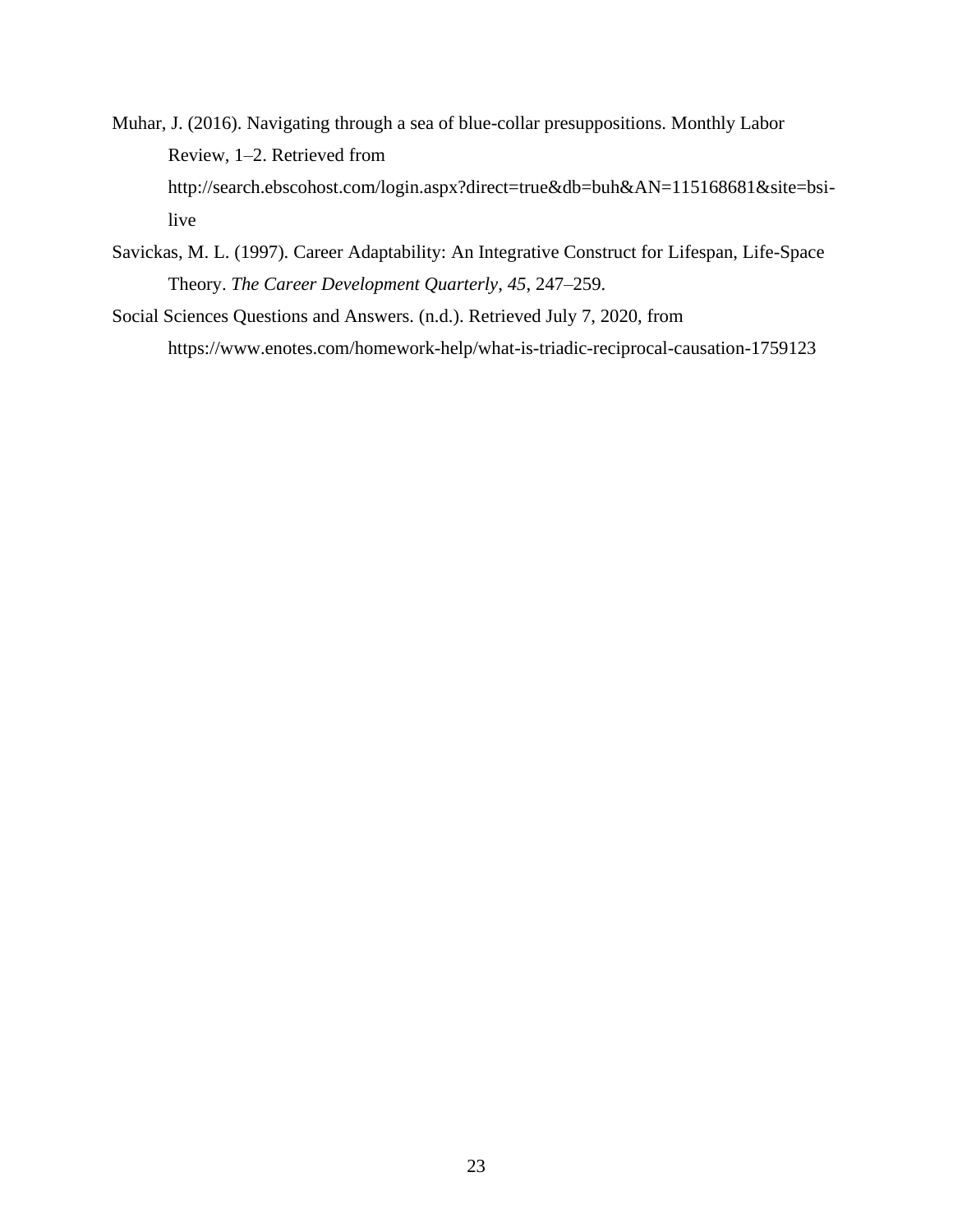# **Appendices:**

# **Appendix A:**

| <b>Theory</b>                                                           | <b>Description</b>                                                                                                                                                             | <b>Assumptions</b>                                                                                                             |
|-------------------------------------------------------------------------|--------------------------------------------------------------------------------------------------------------------------------------------------------------------------------|--------------------------------------------------------------------------------------------------------------------------------|
| <b>Holland's Theory</b><br>of Vocational<br><b>Types</b>                | 6 vocational types:<br>Realistic<br>Investigative<br>$\bullet$<br>Artistic<br>Social<br>Enterprising<br>$\bullet$<br>Conventional                                              | Assumes only one<br>$\bullet$<br>type of blue-collar<br>worker - realistic                                                     |
| <b>Social Cognitive</b><br><b>Career Theory</b>                         | Self-efficacy impacts choices regarding:<br><b>Behavior</b><br>$\bullet$<br>Motivation<br>$\bullet$<br>Thought pattern and responses<br>$\bullet$<br>Destiny idea<br>$\bullet$ | Assumes self-<br>$\bullet$<br>efficacy impacts<br>career<br>Assumes that<br>$\bullet$<br>people learn from a<br>behavior model |
| Super's<br><b>Developmental</b><br><b>Self-Concept</b><br><b>Theory</b> | Career broken into 5 stages:<br>Growth<br>$\bullet$<br>Exploration<br>$\bullet$<br>Establishment<br>$\bullet$<br>Maintenance<br>$\bullet$<br>Decline<br>$\bullet$              | Assumes a<br>$\bullet$<br>somewhat linear<br>path of career<br>development                                                     |
| <b>Crystallization of</b><br><b>Vocational Self-</b><br>Concept         | Vocational self-concept includes 4 aspects:<br>Personality<br>$\bullet$<br><b>Interests</b><br>$\bullet$<br>Values<br>Abilities<br>$\bullet$                                   | Assumes interests<br>$\bullet$<br>are somewhat<br>stagnant                                                                     |

## **Career Development Theories Overview**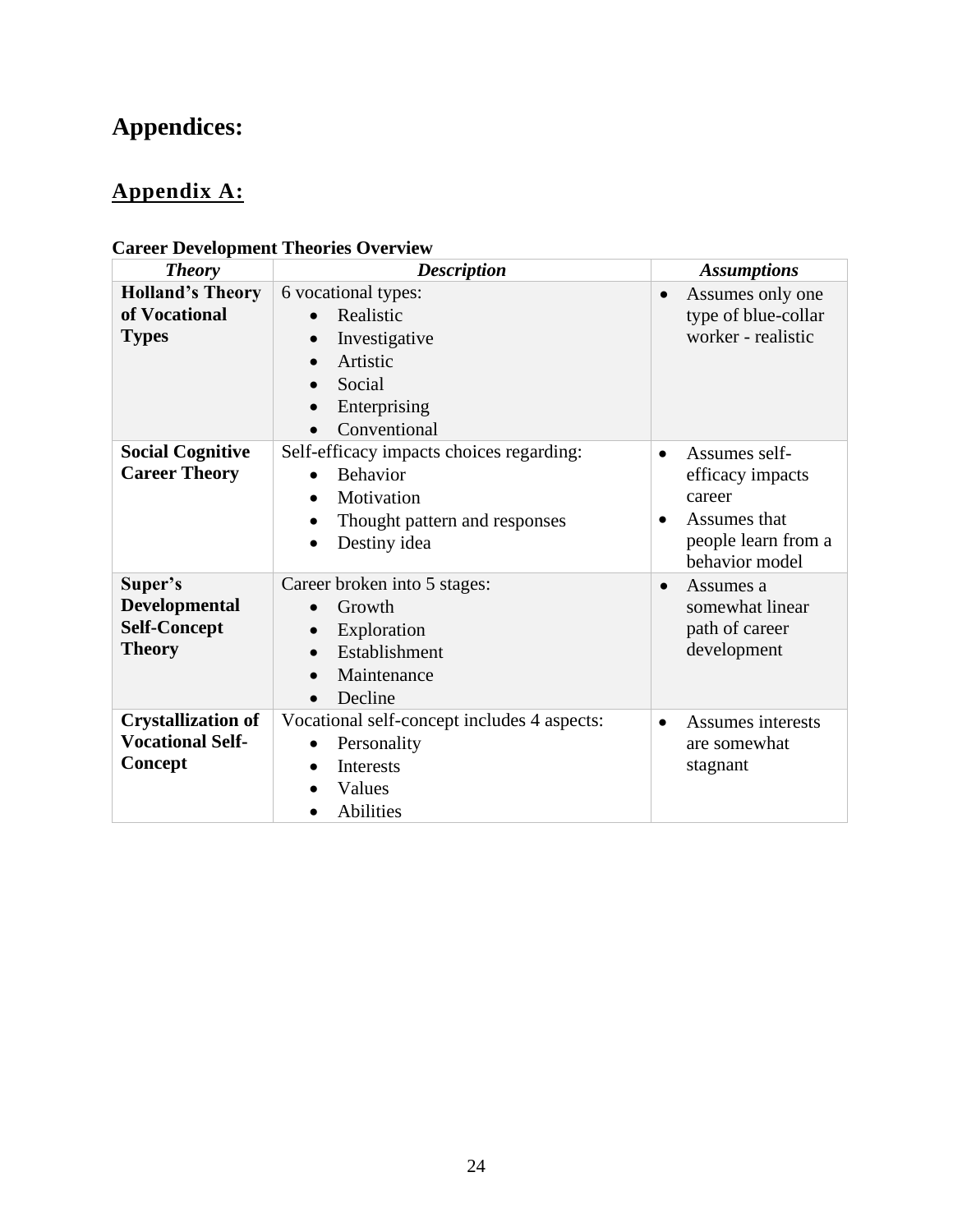# **Appendix B**

**Triadic Reciprocal Causation Model**



*Retrieved from Enotes Social Sciences Questions and Answers. 2020.*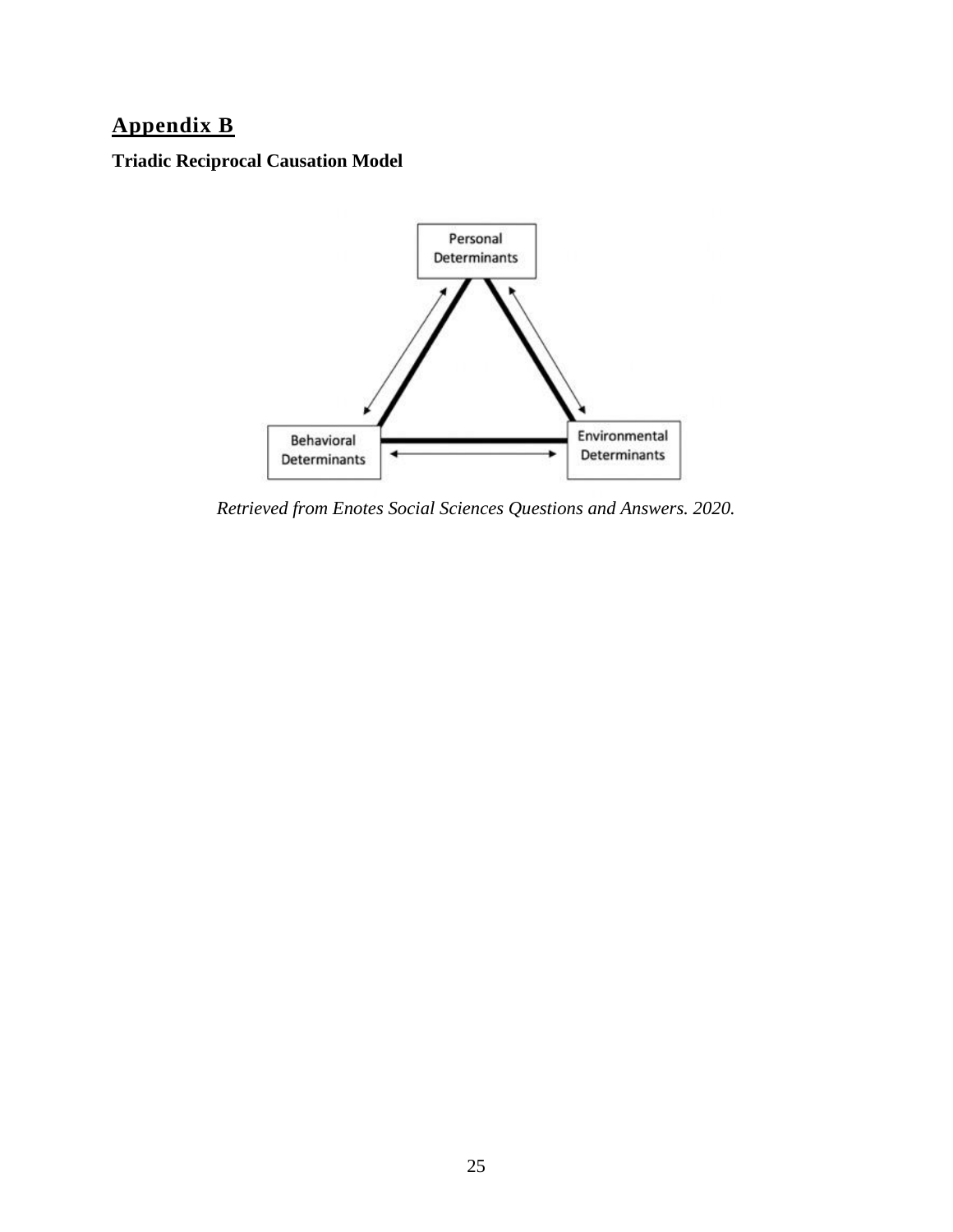# **Appendix C**

## **Career Lifeline Activity**

|     | <b>Career Lifeline Activity:</b><br>Please take 10 minutes to plot out the most significant highs and lows of your career. |    |    |    |                                                            |    |    |  |  |  |
|-----|----------------------------------------------------------------------------------------------------------------------------|----|----|----|------------------------------------------------------------|----|----|--|--|--|
|     | <b>Highs</b>                                                                                                               |    |    |    |                                                            |    |    |  |  |  |
|     |                                                                                                                            |    |    |    |                                                            |    |    |  |  |  |
|     |                                                                                                                            |    |    |    |                                                            |    |    |  |  |  |
| Age | $\mathbf 0$                                                                                                                | 15 | 30 | 45 | 60                                                         | 75 | 90 |  |  |  |
|     |                                                                                                                            |    |    |    |                                                            |    |    |  |  |  |
|     |                                                                                                                            |    |    |    |                                                            |    |    |  |  |  |
|     | Lows                                                                                                                       |    |    |    | Adapted from The Open University: Career Lifeline activity |    |    |  |  |  |